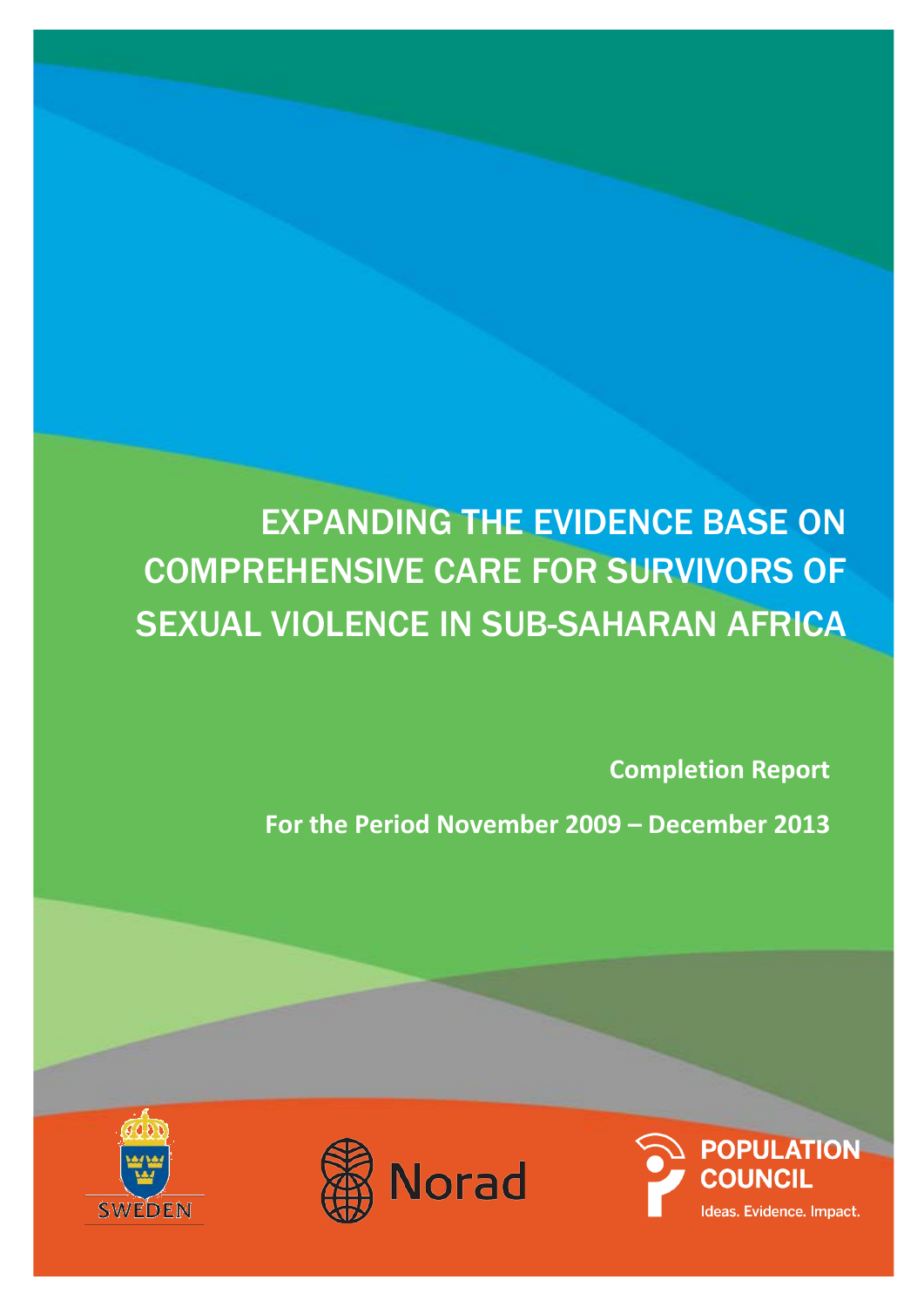## **Expanding the Evidence Base on Comprehensive Care for Survivors of Sexual Violence in sub-Saharan Africa**

**Completion Report For the Period November 2009 – December 2013**

**Submitted to:**

**The Swedish-Norwegian Regional HIV and AIDS Team for Africa, Embassy of Sweden, Lusaka**

**Submitted by: The Population Council, Nairobi May 2014**





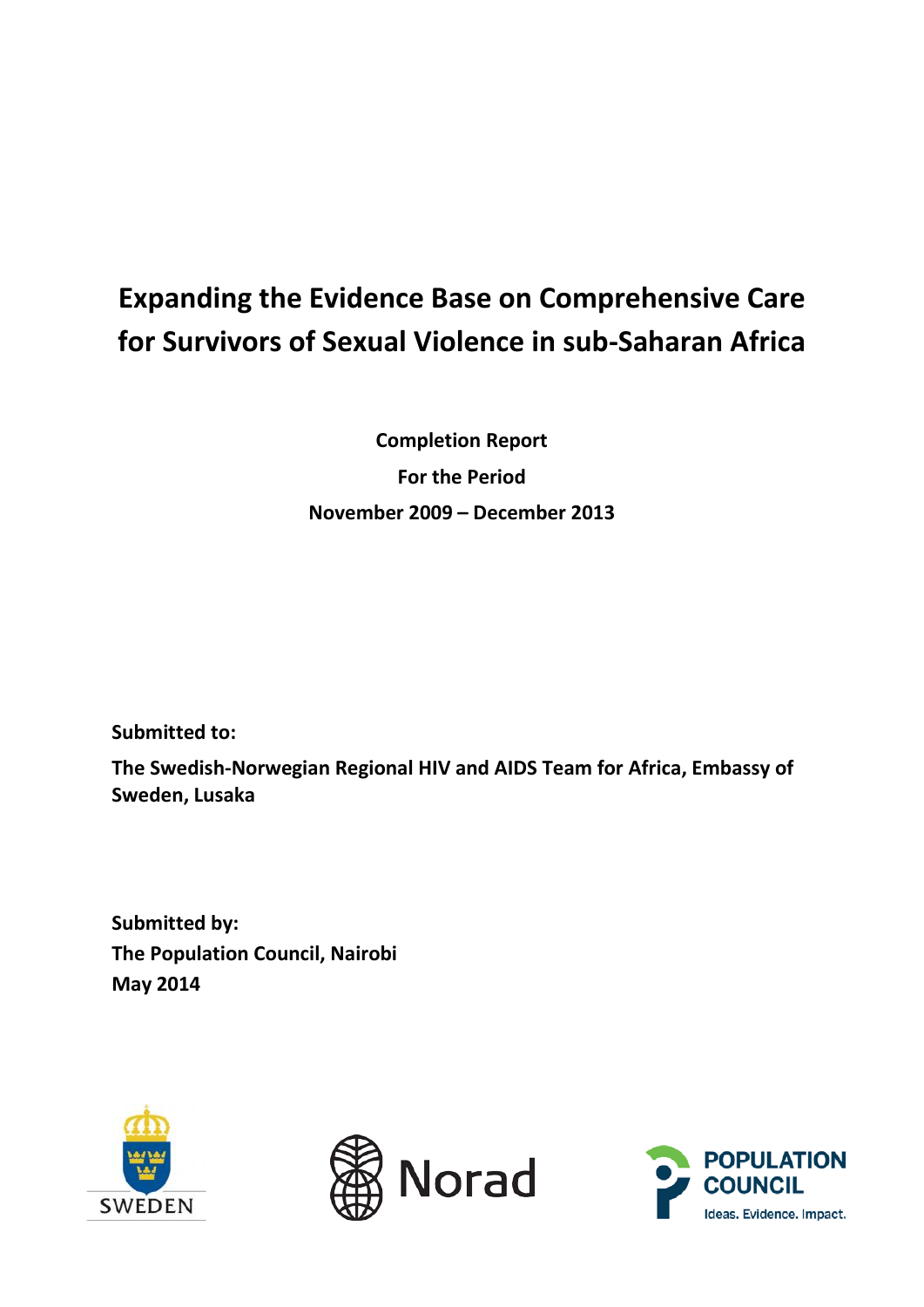## **Table of Contents**

| Result 1: Best Practices in SGBV service provision tested and rigorously documented1                                                                                                |
|-------------------------------------------------------------------------------------------------------------------------------------------------------------------------------------|
| Result 2: South-South TA through a network of implementing partners7                                                                                                                |
|                                                                                                                                                                                     |
|                                                                                                                                                                                     |
|                                                                                                                                                                                     |
|                                                                                                                                                                                     |
| Result 3: Policy and programs influenced through the dissemination of best practices                                                                                                |
|                                                                                                                                                                                     |
|                                                                                                                                                                                     |
|                                                                                                                                                                                     |
|                                                                                                                                                                                     |
|                                                                                                                                                                                     |
| Appendix 1: Reports and Papers Published and Presented under the Expanding the<br>Evidence Base on Comprehensive Care for Survivors of Sexual Violence in Sub-Saharan               |
| Appendix 2: Evidence of National and Local Impact Under the Expanding the Evidence Base<br>on Comprehensive Care for Survivors of Sexual Violence in Sub-Saharan Africa Program. 25 |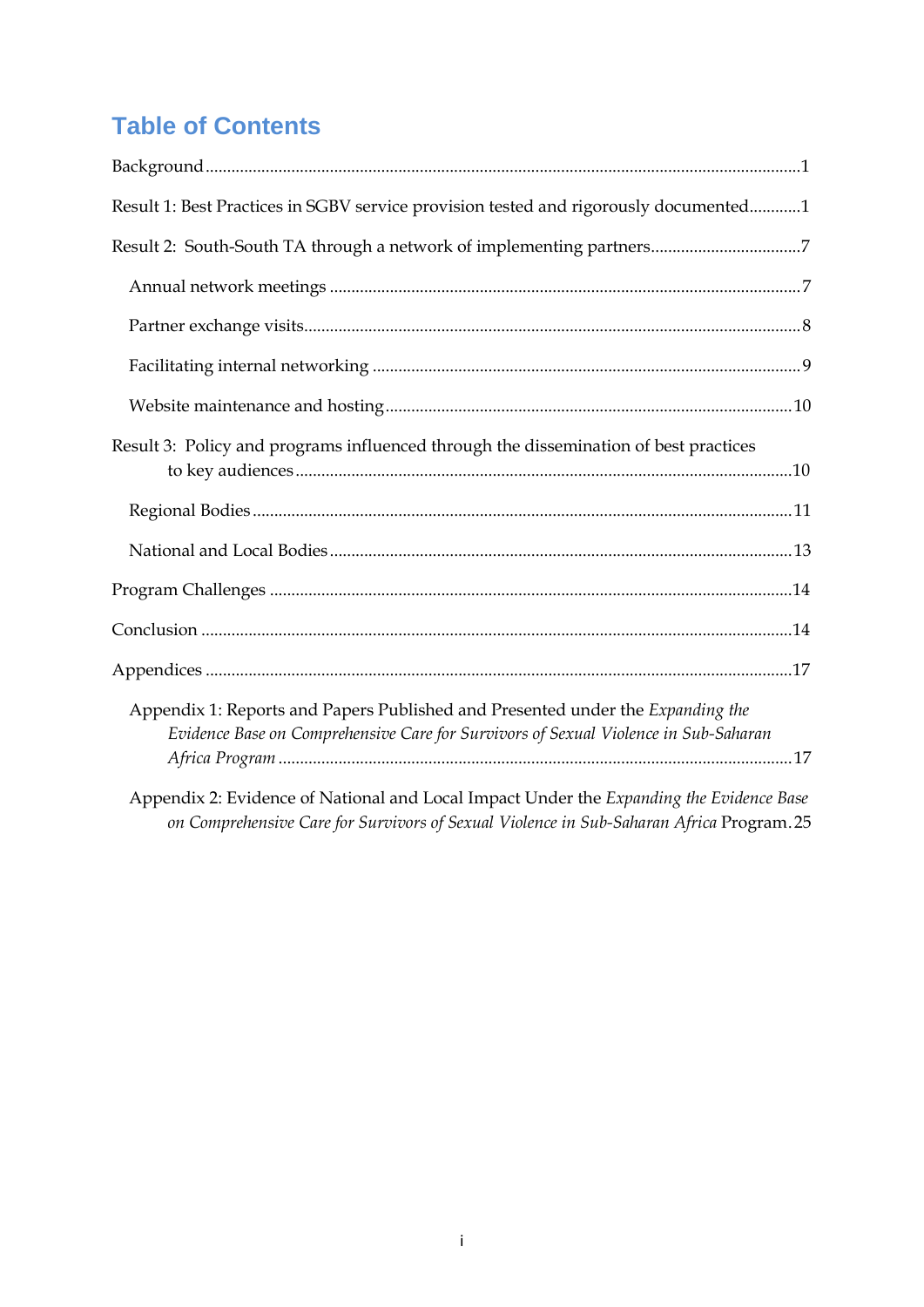## <span id="page-3-0"></span>**Background**

The *Expanding the Evidence Base on Comprehensive Care for Survivors of Sexual Violence in Sub-Saharan Africa* program was a four-year agreement between the Swedish-Norwegian Regional HIV and AIDS Team for Africa, Embassy of Sweden, Lusaka ('the S-N Team'), and the Population Council. From 2009 to 2013, the program sought to mitigate the impact and incidence of sexual and gender-based violence (SGBV) in Sub-Saharan Africa by strengthening the capacities of medical, legal, and justice sectors to care for survivors of such violence. This approach was intended to serve the S-N Team's larger development objectives of preventing HIV transmission in Sub-Saharan Africa and promoting the sexual, reproductive and human rights of survivors across the region.

Over this four-year period, the program aimed to achieve the following results:

- 1. Best practices in SGBV service provision tested and rigorously documented;
- 2. South-South technical assistance (TA) provided through a network of implementing partners; and
- 3. Policy and programs influenced through the dissemination of best practices to key audiences.

This report provides an overview of the results achieved under this program, the impact observed in regard to national and regional SGBV issues by the completion of the program, and the challenges experienced during the program period.

## <span id="page-3-1"></span>**Result 1: Best Practices in SGBV service provision tested and rigorously documented**

A network of implementing partners across the East and Southern Africa region (known as the 'Africa Regional SGBV Network') served as the core of the program from 2009 to 2013. A total of six partners were supported by the program to implement individual projects during this period, as outlined in Table 1.

| Country         | <b>Project Title</b>                                                                                                                                                                 | Implementing partners                                                             |  |  |
|-----------------|--------------------------------------------------------------------------------------------------------------------------------------------------------------------------------------|-----------------------------------------------------------------------------------|--|--|
| Kenya           | Improving the collection, documentation, and utilization of medico-<br>legal evidence in Kenya                                                                                       | Liverpool VCT, Care and Treatment<br>(LVCT), Kenya Ministry of Health             |  |  |
|                 | Assessing acceptability and feasibility of screening for IPV in public<br>health care settings in Kenya                                                                              | Kenyatta National Hospital, Population<br>Council                                 |  |  |
| <b>Malawi</b>   | Testing feasibility of police provision of emergency contraception                                                                                                                   | Malawi Police Service, Ministry of Health,<br>Malawi Human Rights Resource Centre |  |  |
| South<br>Africa | Testing feasibility, impact, and cost-effectiveness of the Zero-<br>Tolerance Village Alliance Model                                                                                 | Thohoyandou Victim Empowerment<br>Programme (TVEP)                                |  |  |
| Swaziland       | Testing feasibility and effectiveness of a comprehensive SGBV<br>prevention project for in-school girls in Swaziland;<br>Developing national guidelines for a multisecotral response | Swaziland Action Group Against Abuse<br>(SWAGAA)                                  |  |  |
| Zambia          | Scaling up the Copperbelt Model of Integrated Care (CMIC);<br>Assessing feasibility of improving PEP access for sexual violence<br>survivors through Zambian Police Services         | Zambia Ministry of Health, Zambia Police<br>Service, Population Council           |  |  |

#### **Table 1: Implementing Partners, 2009-2013**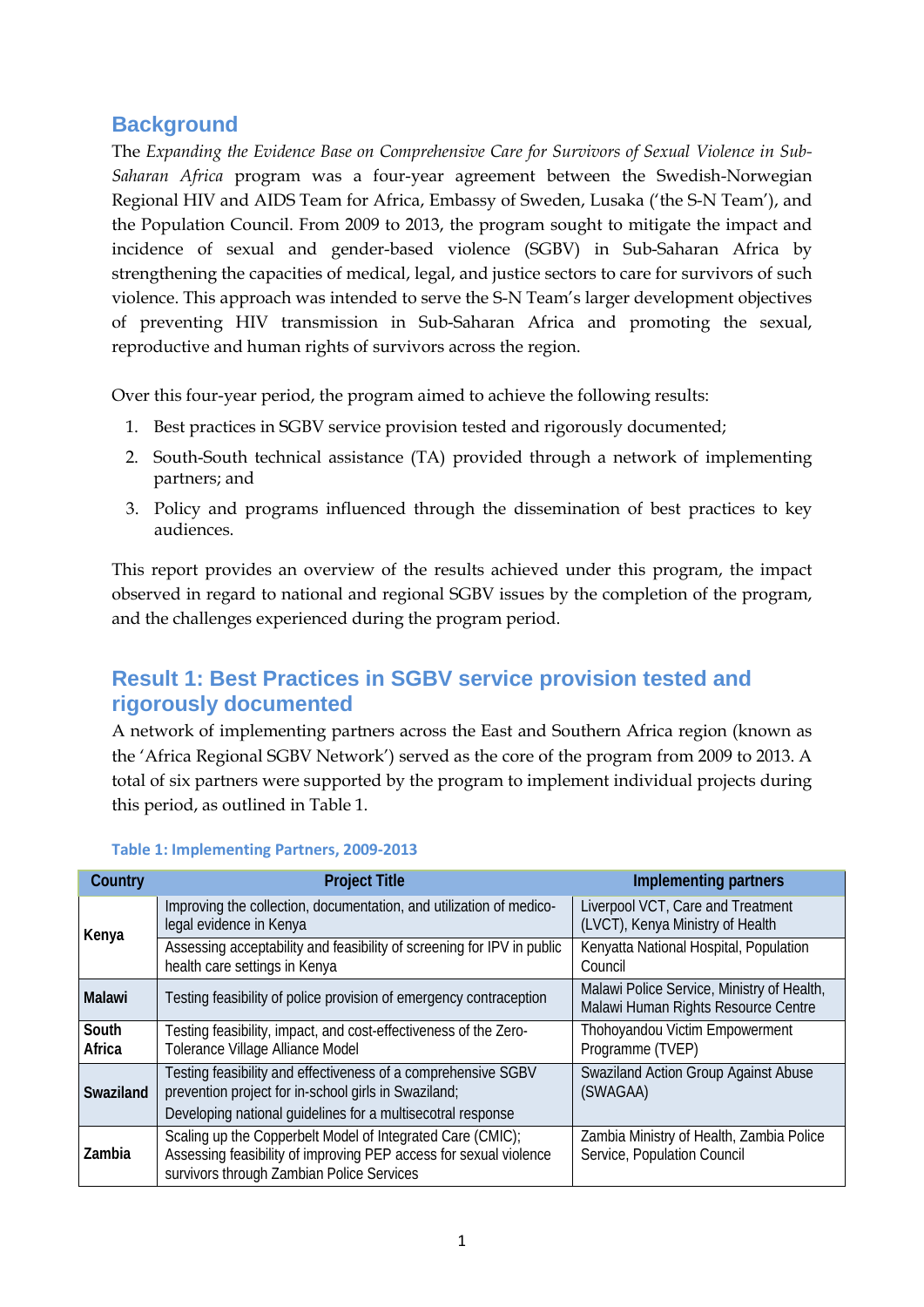Through this structure, six best practices in SGBV service provision were tested in 5 countries in East and Southern Africa, with their processes and findings rigorously documented. A commonality shared by these best practices is their innovation, coupled with their applicability for low-resource settings which characterize the contexts in which many survivors in sub-Saharan Africa live. Furthermore, each best practice embraces the ethos of the Africa Regional SGBV Network ('the Network'), which recognizes that survivors require access to multi-sectoral services, while also acknowledging that it may not be feasible, appropriate, or cost-effective to deliver all services in one location. The best practices are highlighted below, and detailed reports documenting each of these practices may be accessed here: [http://www.svri.org/popcouncil.htm.](http://www.svri.org/popcouncil.htm)

## *Best Practice #1: Using a locally-assembled 'rape kit' coupled with a multisectoral provider training model to improve the collection, documentation, and utilization of medico-legal evidence*

In partnership with the Kenya Ministry of Health (MoH), Liverpool VCT, Care and Treatment (LVCT) implemented to a study focused on improving systems for collecting, documenting, and utilizing medico-legal evidence in Kenya. Prior to this study, rape kits for facilitating forensic evidence collection were non-existent in public health facilities in Kenya, resulting in inefficient service provision for survivors of rape during the traumatic post-rape period. The introduction of this rape kit, designed specifically for low-resource settings, served to streamline evidence collection and improve evidence-handling in public health facilities. Providers from the medical (doctors, nurses, clinical officers, laboratory technicians) and justice sectors (police officers stationed at Gender Desks, and prosecutors who had ever handled rape cases) were jointly trained on forensic examination, utilization of the rape kit, evidence documentation using national post-rape care and police medical record forms, and on their responsibility to enlighten survivors about the importance of having completed forms returned to a police station. This joint training of providers enhanced communication between the sectors and thus enhanced referral linkages as well.

Findings from the evaluation of this intervention indicated a significant difference between the intervention and comparison sites in provider completion of post-rape care forms (Chi square 16.45, p=0.000; 95% CI). At endline, intervention site providers were over thrice as likely as their comparison site peers to have filled out the police form for survivors. The completion of both forms is required for increasing the likelihood of medico-legal evidence being used in court. By the endline period, providers also perceived that using the rape kit helped to reduce survivor trauma by ensuring that the collection of different kinds of forensic evidence occurred in one location and with one provider.

Challenges identified during this study, however, included the lack of storage facilities within police stations for evidence collected by both police and health care workers (particularly, for survivors' clothing). This infrastructural issue remains a barrier to systematic collection of forensic evidence.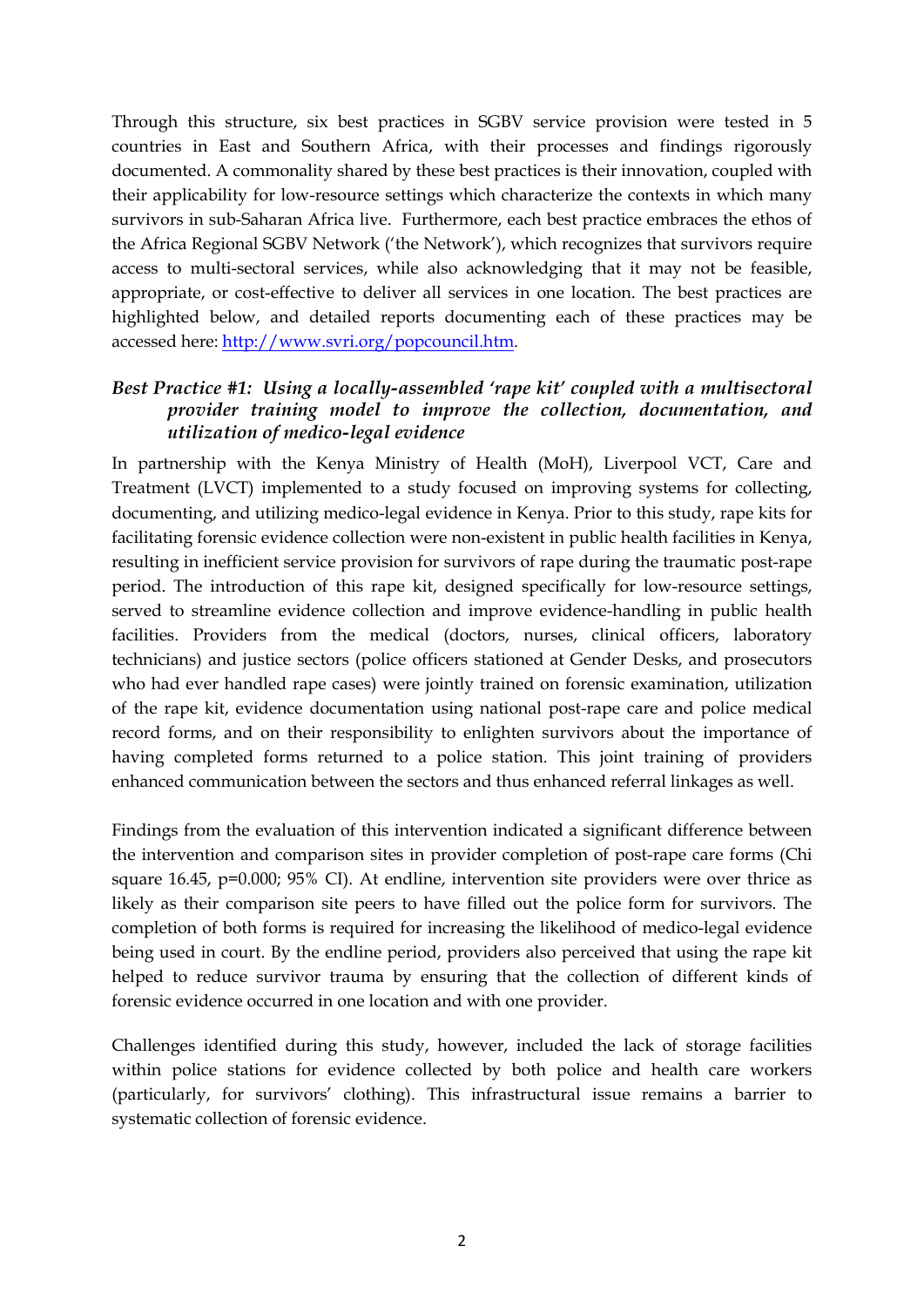## *Best Practice #2: Routine screening for the detection of and response to intimate partner violence (IPV)*

In collaboration with Kenyatta National Hospital (KNH), the Population Council's Kenya implemented and tested a 'routine screening' intervention in limited-resource, public health care contexts, given that evidence is lacking on the utility of routine IPV screening in healthcare settings in developing countries.

Proponents of routine screening argue it is now a standard of care in many industrialized countries, with research indicating its effectiveness in identifying chronic cases of domestic violence or IPV. Others, however, argue that routine screening may have a negative impact on women in environments where providers cannot respond appropriately, where privacy and confidentiality are not guaranteed, where referral services and linkages are lacking, and where clients and providers alike may be unwilling to have the issue addressed. Many of these potential barriers are presumed, however, and had not been fully tested in health care settings in developing countries at the time of this study. The intervention involved training providers at KNH to appropriately screen women routinely for IPV, and to refer IPVpositive clients to the on-site GBV clinic for further care.

Study results indicated that 8% of all clients screened (n=1210) reported experiencing some form of IPV. Psychological violence was the most commonly-reported form of IPV overall, followed by sexual violence, and, lastly, physical violence. Two-thirds of IPV-positive clients identified by providers through screening were youth as defined by the Kenya National Youth Policy, 2006 (18-30 years). Providers demonstrated capacity to screen for IPV and provide referrals for further services. Providers referred nearly 80% of those reporting a current experience of IPV to the GBV clinic. Women screened at the HIV comprehensive care center were the most likely to be positively screened for IPV (24%), followed by women screened at the Youth Center (17%), and those screened at the antenatal care center (3%). Resources to protect confidentiality were perceived as adequate by clients, and client satisfaction with IPV services was high.

Referral uptake was relatively low, however, compared to the high level of provider referral. Overall, 40% of those reporting IPV presented at the GBVRC for further care after referral. Data analysis showed that establishing the minimum level of staffing required at GBV clinics during opening hours, and reminders for providers to refer IPV-positive clients after identifying them could help to remedy this situation.

## *Best Practice #3: Decentralizing emergency medical responses for rape survivors to police (police provision of emergency contraception)*

Previous research under the Network demonstrated that police stations are often the first and only point of contact for survivors of rape in the region. In response to this reality, a model involving the provision of emergency contraception (EC) by police to survivors of SGBV, followed by referral to a health facility for comprehensive care was developed. The Malawi Police Service, Ministry of Health (MoH), and Malawi Human Rights Resource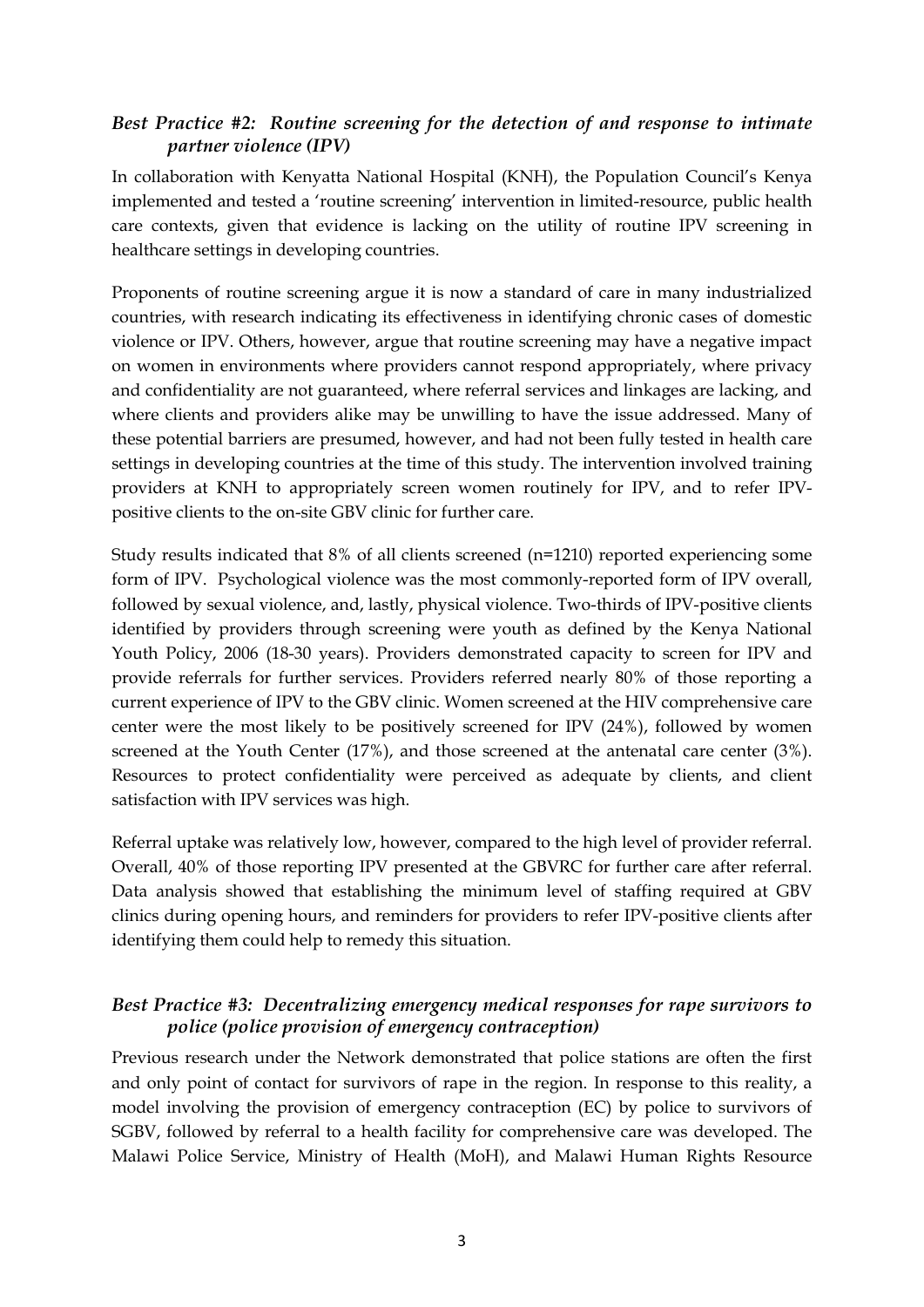Centre (MHHRC) successfully replicated this model, further confirming its validity as a best practice in SGBV service provision in the region.

Findings from the evaluation of this intervention indicated that police effectively provided EC. Over the life of the intervention, a total of 37 doses were administered to qualifying survivors of sexual assault by police at the two police stations without any adverse events. Most survivors reporting to the hospital for further care following referral were minors: 80% that reported from January to June 2012 were children aged 18 years and below. Police consistently provided referrals for survivors that presented at the police station, referring 49 cases to the hospital (from January to June 2012) for comprehensive care.

Transportation from the police stations to the hospital was noted as a barrier to referral uptake, however. Of the 49 cases referred to the hospital, 13 subsequently sought comprehensive care. Data from key informant interviews also suggested a tendency to redeploy officers trained in EC provision to perform other, 'core' police duties, such as public order management, thus possibly narrowing access to services for survivors. Recommendations from the study included: the need for SGBV to be better mainstreamed within police training and services; the need for child-friendly services to be integrated into all levels of care for SGBV survivors; and the need for concerted efforts to address transportation barriers in order to enhance the referral process between police and health facilities.

## *Best Practice #4: Decentralizing emergency medical responses for rape survivors to police (police provision of post-exposure prophylaxis [PEP])*

In collaboration with the Zambia Ministry of Health and Zambia Police Services (ZPS), the Population Council piloted the police provision of a PEP stat dose (3-day starter pack) for HIV prevention survivors reporting rape at police stations, coupled with the referral of these survivors for comprehensive care for sexual violence at a health facility.

The intervention involved sensitizing police officers on a range of issues relating to sexual violence, and on PEP and EC provision to survivors, with an emphasis on multi-sectoral approaches. Job aids were also developed to guide officers in determining PEP eligibility and referral, and communication and supply chain systems were established between the MoH and district pharmacy units, as well as between the ZPS hospital and the participating police stations.

Results from the evaluation of this intervention indicated that:

- o 207 cases of sexual violence (all females) were reported at the participating police stations and police posts during the project period (November 2012 to October 2013).
- o Of these, 85% were girls under the age of 16 years, with the mean age of report being 13 years.
- o The number of cases reported to the participating police stations increased by 56% between the 1st and 4th quarters of the project.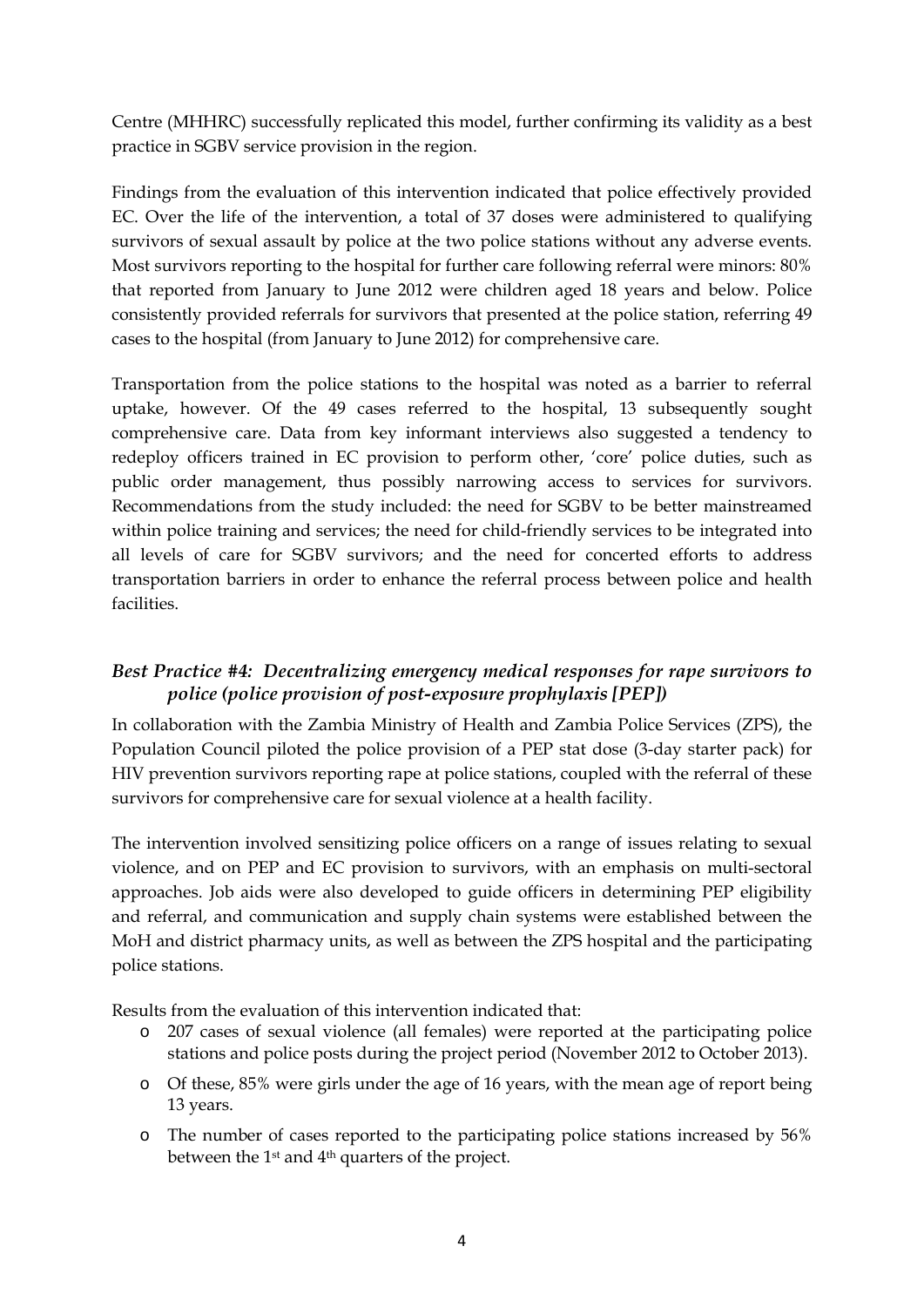- o Of all cases, 65% (n=135) were reported within 72 hours of the incident. Of these, 31 were under 10 years old and therefore ineligible for PEP; these girls were referred directly to UTH for follow-up care.
- o Police were able to provide eligible survivors with PEP without any adverse consequences
- o 96% of survivors who reported to the police stations were given a medical referral report form, and 84% (n=173) were referred to the University Teaching Hospital (UTH).
- o Only 2% (n=4) were accompanied to the hospital by a police officer, as stipulated by Zambia's National Guidelines for the Multidisciplinary Management of Survivors of GBV

Only a quarter of eligible survivors received PEP. Reasons for this include the fact that less than half of those reporting to police did so during police officers' official working hours. Victim Support Unit police officers were specifically trained for the provision of PEP, as they are mandated to attend to SGBV survivors. However, their working hours are limited to the 8 am to 5 pm time period. Other plausible reasons include: the survivor presented when the police officer was on duty but away from his/her station; the survivor was already on antiretroviral therapy; the survivor or her family refused PEP; or the incident did not involve penetrative sex.

This study confirmed that Zambian police officers can effectively and correctly provide SV survivors with a three-day starter pack of PEP and refer them to health services for followup. However, the study also highlighted issues needed to improve program effectiveness, such as increasing access to PEP at police stations by modifying opening hours; expanding sensitivity training to other police officers (beyond Victim Support Unit officers alone); strengthening management and monitoring systems at police stations; decentralizing PEP delivery to primary health centers; and strengthening community-based responses to sexual violence cases, and to facilitate PEP access.

## *Best Practice #5: Establishing a 'Zero-Tolerance Village Alliance' against SGBV*

The Thohoyandou Victim Empowerment Programme's (TVEP's) Zero Tolerance Village Alliance (ZTVA) model involves mobilizing communities to take a collective stand against SGBV through educational workshops, dialogues, and campaigns within communities. Communities that are willing to undertake these activities and that meet certain criteria demonstrating their amenability toward fostering a 'zero-tolerant' environment are formally inducted into the 'Zero Tolerance Village Alliance' during a ceremony that includes a traditional pledge-taking rite (against SGBV) by traditional rulers and other male members of the community. Fostering such a 'zero tolerance' zone is designed to change social norms around violence in the communities concerned, and to address stigma around SGBV reporting.

Results from the evaluation of this model showed positive shifts in knowledge, attitude, and practices for both men and women across 83 independent variables (CI 95%, p-value <0.001). SGBV reporting increased across intervention sites during and immediately following the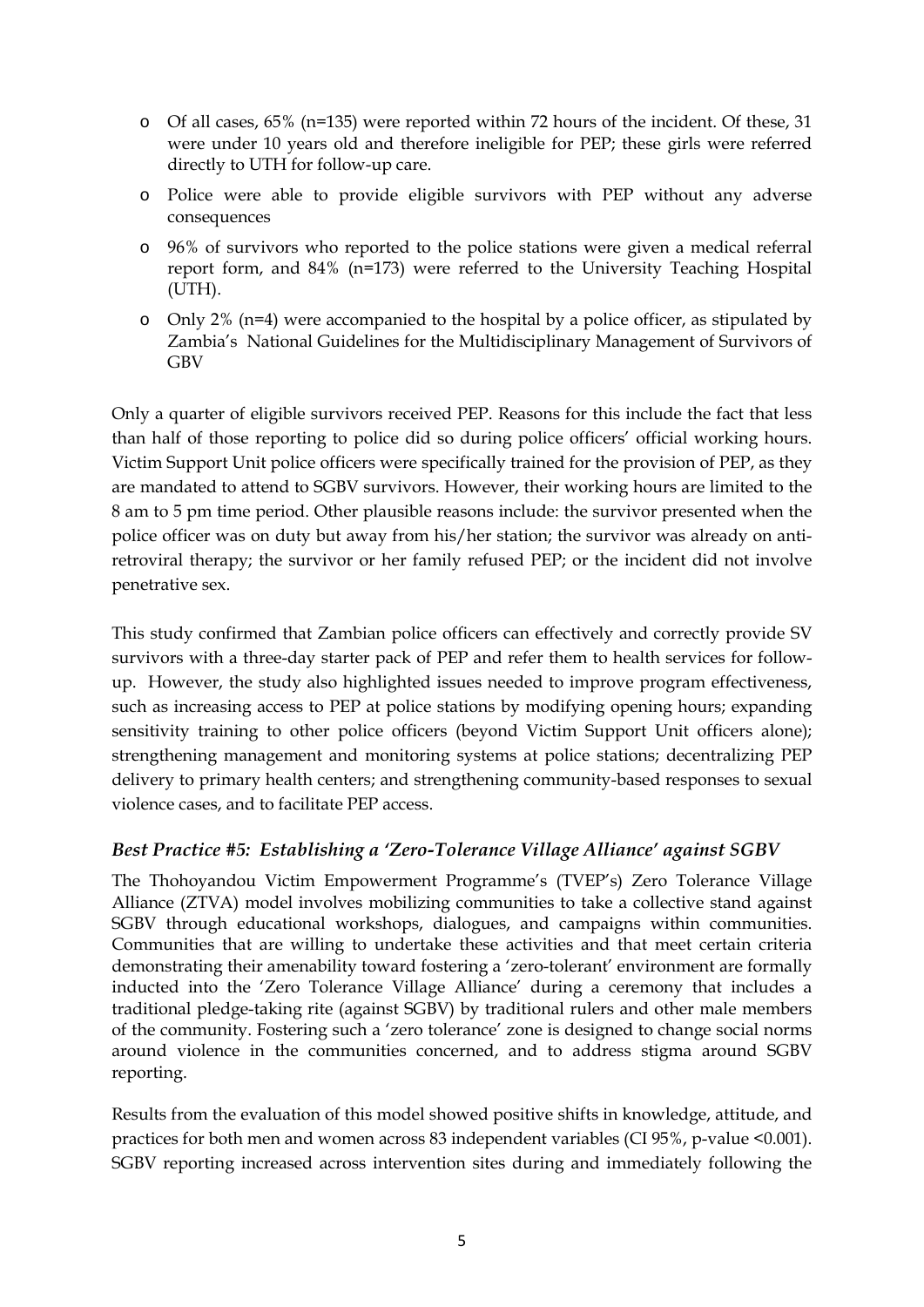intervention. Data collected 12 months after the intervention revealed a steady decline in rates of SGBV across 'Alliance' villages.

## *Best Practice #6: Using a school-based, comprehensive SGBV prevention model to address violence against children*

The Swaziland Action Group Against Abuse (SWAGAA) tested a school-based, 'Safe Spaces,' girls' empowerment intervention to help change SGBV knowledge, attitudes, and practices among in-school girls in Swaziland; enhance knowledge on other related health topics; improve girls' social assets and leadership skills; and increase girls' SGBV reporting. The intervention involved training young, female mentors to lead girls' clubs in-school, which served as safe spaces for girls to meet, form friendships, and enhance their SGBV knowledge and self-efficacy around falling victim to SGBV. An appropriate, SGBV-focused curriculum was also developed as part of the intervention.

The study findings showed very high levels of reported abuse among in-school girls in Swaziland: at endline, 34% reported verbal sexual harassment by classmates; 40% reported experiencing physical abuse outside school, and 67% reported experiencing at least one form of SGBV. Study findings also demonstrated significant increases between baseline and endline in:

- o The proportion of students that reported ever experiencing any form of SGBV either at school or in the community;
- o Girls' social assets (e.g., having close friends and confidantes, and taking part in extracurricular activities);
- o Positive changes in the attitudes of students with regard to SGBV in 13 out of 21 items used to measure these attitudes;
- o Reporting about being subjected to sexual comments by fellow students, and awareness about other in-school girls being teased or subjected to verbal sexual harassment; and
- o The proportion of girls that indicated that they would report incidents of sexual harassment by a student to teachers, school principal or the police.

There was, however, no significant change in the proportion of students that would report incidents of sexual harassment by a teacher. Furthermore, the interventions did not have any effect on the possibility that students would decline sexual advances from a student or teacher. The fact that the interventions did not have any effect on changing the possibility that students would decline sexual advances from either a teacher or student suggests that the model could be strengthened by incorporating components aimed at enhancing selfefficacy among girls. As the most common perpetrators of some kinds of abuse experienced by in-school girls were found in the wider community (strangers, other persons, male neighbours, male siblings, uncles, and fathers), integrating this tested model within the wider community would also be useful.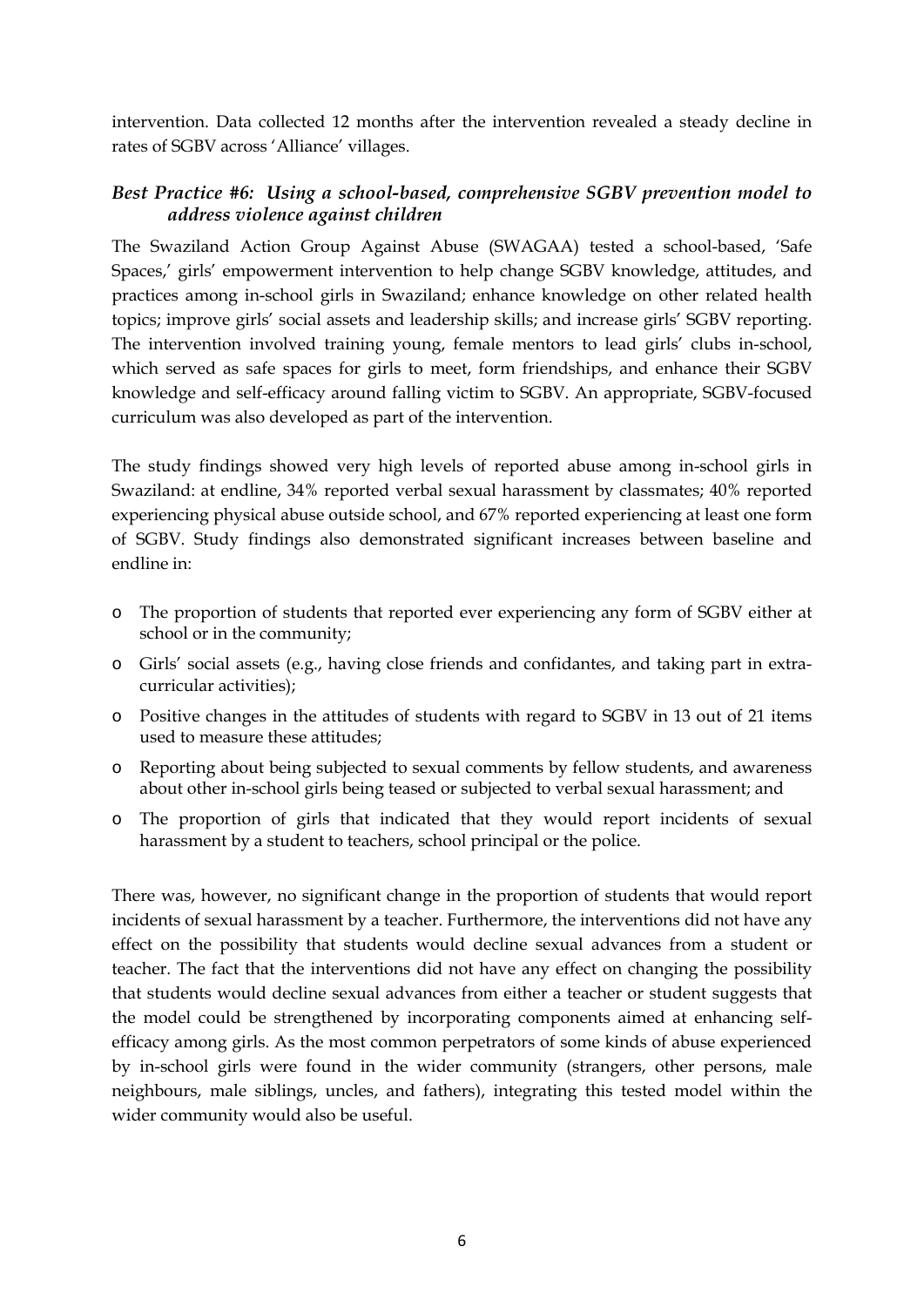## <span id="page-9-0"></span>**Result 2: South-South TA through a network of implementing partners**

The transition of the initiatives described above from pilots to actual best practices required focused efforts in the form of technical assistance (TA) between network partners in the global South between 2009 and 2013. During this period, the six partner projects were supported through Population Council expertise in areas such as intervention and research design, research proposal-writing, development of data collection tools, training of data collectors, monitoring of data collection, data analysis, report-writing, the design of advocacy and communication initiatives to promote the utilization of results, and the preparation of scientific presentation for delivery at high-impact regional and international conferences.

In addition to these efforts, four key TA activities were built in to the Network to foster peerto-peer learning in innovative and engaging ways: annual network meetings, partner exchange visits, the facilitation of internal networking, and the hosting and maintenance of a network website. These activities are described in further detail below.

#### <span id="page-9-1"></span>**Annual network meetings**

On a yearly basis, the Council convened partners meetings to review implementation progress and provide a venue for South-South technical exchange. When possible, these meetings were held in conjunction with other regional or international SGBV events (such as the biennial SVRI Forum and the annual *16 Days of Activism Against Gender Violence*) to increase their impact. Session topics were typically solicited from partners prior to the meeting to ensure that discussions were directly relevant to partners' needs. Issue-focused sub-groups were also formed to address special concerns such as responding to the needs of child survivors of SGBV, and new directions for the network. The annual network meetings also provided a platform for implementing partners to engage with non-project partners. Efforts were made annually to ensure that regional networks (such as SVRI and Raising Voices) and regional bodies (e.g., the East, Central and Southern Africa Health Community, SADC, and UNICEF/ESARO) participated to encourage South-South exchange on issues such as research and training, community-based prevention efforts, and adapting regional SGBV guidelines.

An overview of the annual network meetings held during the project period is provided in the Table below. Links to detailed reports of each meeting (with the meeting agenda, participants, and proceedings) are also included.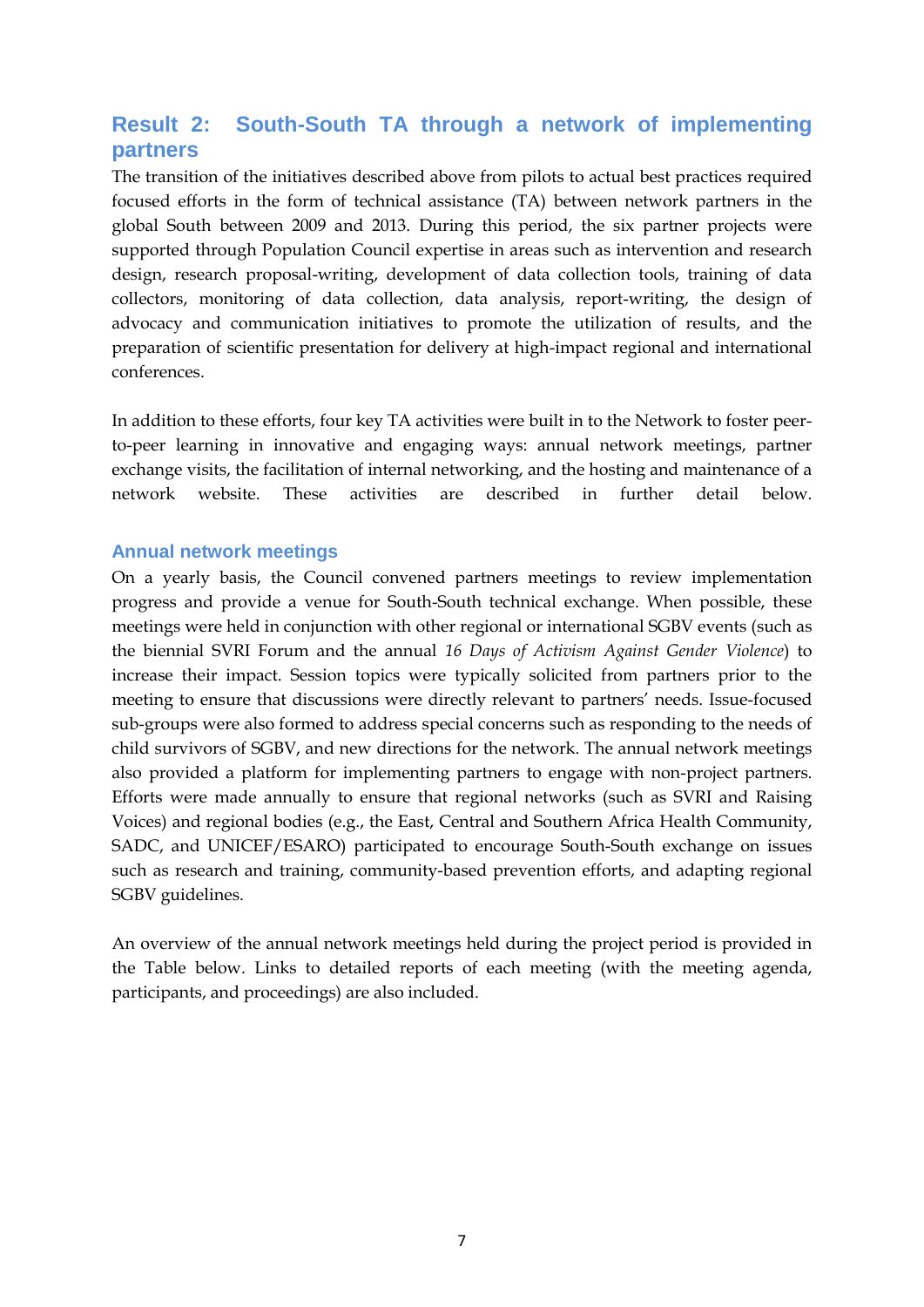| <b>Overview of Annual Network Meetings</b> |                     |                                                                                                                                                                                                                                              |                   |                                                                                |  |  |  |
|--------------------------------------------|---------------------|----------------------------------------------------------------------------------------------------------------------------------------------------------------------------------------------------------------------------------------------|-------------------|--------------------------------------------------------------------------------|--|--|--|
| Year                                       | Location            | <b>Objectives</b>                                                                                                                                                                                                                            | # of Participants | <b>Meeting Report</b>                                                          |  |  |  |
| 2011 Feb<br>$7-9$                          | Chisamba,<br>Zambia | Facilitate South-South technical<br>exchanges and information sharing<br>among partners                                                                                                                                                      | 47                | http://www.svri.org/S<br>GBV2011NetworkMe<br>etingReport.pdf                   |  |  |  |
|                                            |                     | Expose partners to emerging global<br>debates, resources, and research on<br><b>SGBV</b>                                                                                                                                                     |                   |                                                                                |  |  |  |
|                                            |                     | Have partners showcase and exchange<br>their publications, IEC materials,<br>advocacy tools, etc.                                                                                                                                            |                   |                                                                                |  |  |  |
| 2012 June<br>$26 - 27$                     | Mombasa,<br>Kenya   | Facilitate South-South technical<br>exchanges and information sharing on<br>the changing landscape of violence<br>among partners, donors, and other<br>experts over the life of the network                                                  | 31                | http://www.svri.org/S<br>GBVJune2012Annual<br>Meeting.pdf                      |  |  |  |
|                                            |                     | Reflect on the ways in which the<br>network's research is informing policy<br>and practice                                                                                                                                                   |                   |                                                                                |  |  |  |
| 2013                                       | DC, USA             | Facilitate South-North technical                                                                                                                                                                                                             | 54                | Forthcoming in 2014                                                            |  |  |  |
| Dec 4                                      |                     | exchanges on SGBV in Africa                                                                                                                                                                                                                  |                   | as a special edition of<br>a peer-review journal<br>(BMC Meeting<br>Abstracts) |  |  |  |
|                                            |                     | Build awareness of the network's<br>research and regional influence, highlight<br>priorities in SGBV research and<br>programming in East & Southern Africa,<br>and foster collaborations in SGBV<br>among DC policy and program<br>audiences |                   |                                                                                |  |  |  |

## <span id="page-10-0"></span>**Partner exchange visits**

To promote more in-depth South-South technical assistance during the project period, partners were also given the opportunity to request exchange visits with other partner projects. This primarily involved learning visits to partner project sites, and on-site technical assistance as partners adopted the strategies they observed during their initial visits.

In February 2012, Kenyatta National Hospital had the opportunity to visit TVEP. As KNH is home to a one-stop center (the Gender-Based Violence Recovery Centre [GBVRC], where implementing partners tested an IPV screening intervention in 2012), KNH used this visit to learn from TVEP's one-stop services and systems. The visit deliberately coincided with the 'oath-taking' and village induction ceremony carried out by TVEP as a culmination of their intervention activities. This powerful ceremony (involving men such as traditional rulers and community leaders) was the end result of an elaborate community mobilization exercise on the part of TVEP. To create awareness about the GBVRC, KNH engages in community sensitization activities in Kenya. However, the IPV screening acceptability study showed a need to strengthen these activities in order to create a higher level of awareness of available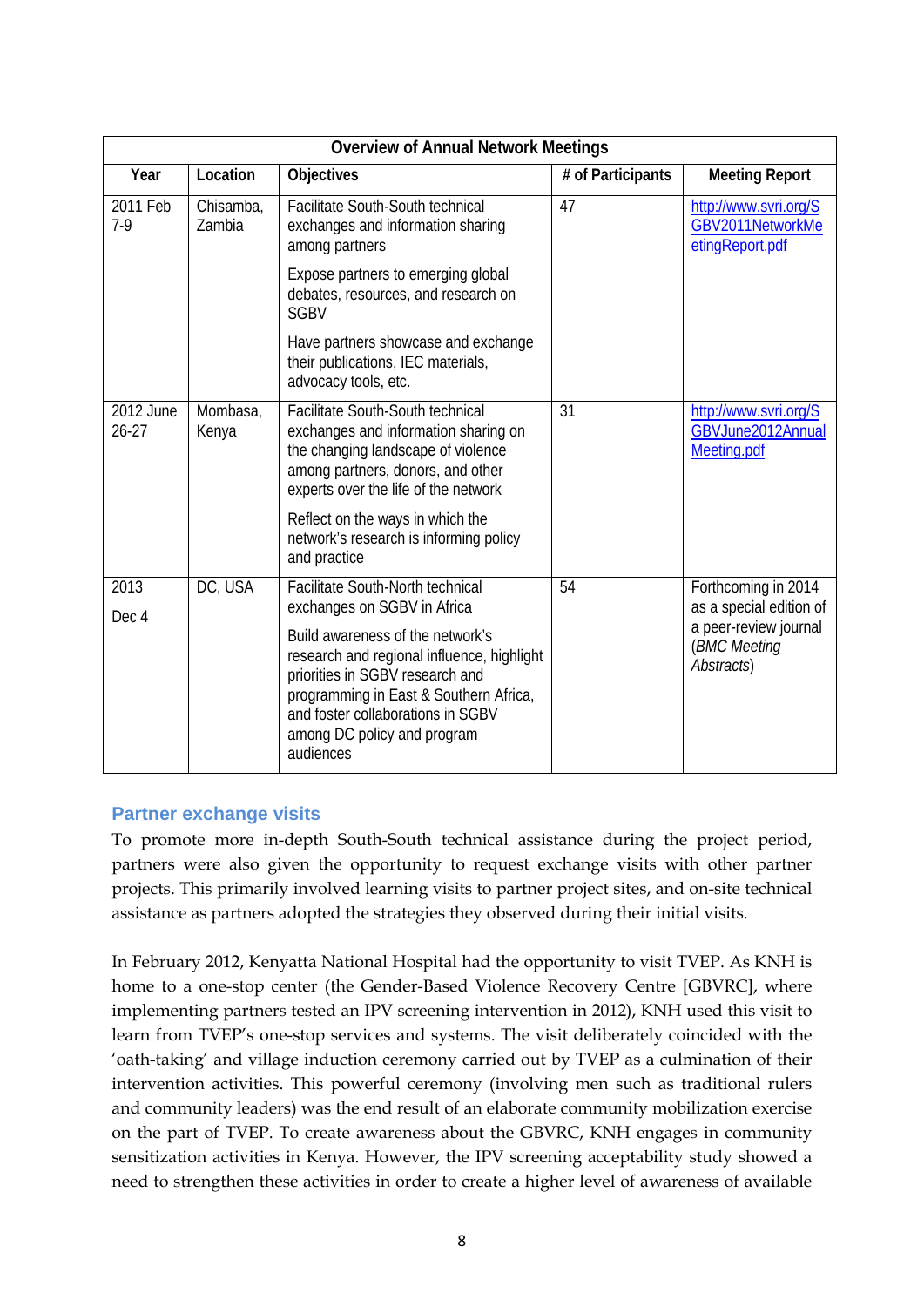SGBV services among survivors and the surrounding communities. The visit to TVEP inspired KNH to renew their efforts in this area.

In October 2012, the Population Council Zambia Office also paid a learning exchange visit to TVEP. As the work of both organizations has involved the provision of PEP to survivors and engagement with police, TVEP was considered an appropriate learning site. A representative from the Council's Zambia office spent time at: TVEP's newest ZTVA community; TVEP's trauma centers and Help Desks (to better understand the full range of services offered to survivors); TVEP's HIV cluster (to learn from the organization's means of following up on ARV 'defaulters,' and helping them resume treatment); and with TVEP's 'Access to Justice' team (to learn more about their follow-up procedures with survivors).

As the last partner to be incorporated into the network (and having experienced staff transitions earlier in the year) the Swaziland Action Group Against Abuse (SWAGAA) requested a visit to the Population Council's sites in Nairobi to learn first-hand from the Council's extensive experience with implementing and adapting 'safe spaces' models for inschool girls. This learning visit was conducted in October 2013 by SWAGAA's new Girls Empowerment Officer in charge of SWAGAA's intervention under the network. During the four-day visit, SWAGAA had the opportunity to visit and learn from 5 Population Council implementing partners in an urban settlement. The lessons learned from this visit on modalities for sustaining girls clubs, involving girls more deeply in running these clubs by themselves, and the role of financial literacy in mitigating SGBV will be used to strengthen SWAGAA's current program.

## <span id="page-11-0"></span>**Facilitating internal networking**

Maintaining communication among partners has been one of the most challenging aspects of the network. While partners are keen to contribute during in-person meetings, participation in virtual exchanges has been limited, due to time constraints and connectivity issues. Over the project period, internal information-sharing efforts have primarily consisted of direct partner communication by program staff, including distributing materials, tools, and publications. To encourage greater member interaction, a Facebook page was instituted in 2011, to facilitate more informal communication. This effort was not as successful as hoped, due to partners' preference for in-person engagement. In 2012, the Council started experimenting with Twitter, which is less time-consuming, for enhancing communication among partners. Although communication via email continues to be the preferred method among partners, the use of Twitter has served to expand the reach of the network and its resources. Between 2012 and 2013, the network nearly doubled its number of followers (from 36 to 61), representing a range of local, national, and international organizations around the world. Due to the use of Twitter to create visibility for the network, the project director was also recently recognized by *The Guardian* as one of the Top 10 Tweeters on Sexuality and Development, who are shaping policy and practice [\(http://www.theguardian.com/global-development-professionals](http://www.theguardian.com/global-development-professionals-network/2014/feb/04/top-10-tweeters-on-sexuality-and-development)[network/2014/feb/04/top-10-tweeters-on-sexuality-and-development\)](http://www.theguardian.com/global-development-professionals-network/2014/feb/04/top-10-tweeters-on-sexuality-and-development).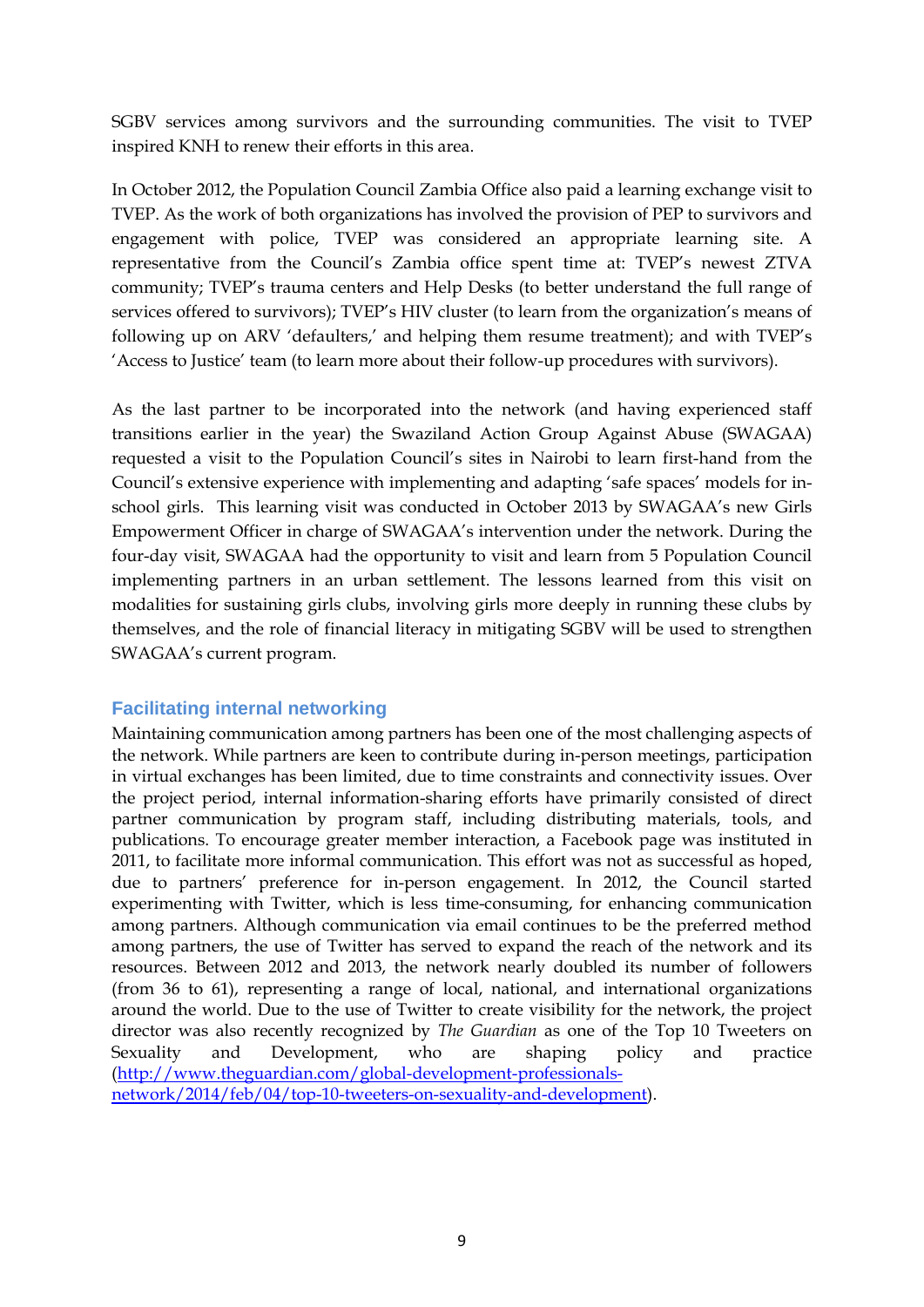#### <span id="page-12-0"></span>**Website maintenance and hosting**

From November 2009 to December 2013, the program's collaboration with the Sexual Violence Research Initiative (SVRI) on the network's website [\(www.svri.org/popcouncil.htm\)](http://www.svri.org/popcouncil.htm) continued to be strategic, high-profile, and beneficial. Accessible from the SVRI homepage, the network's website served as a central repository for partner products and other resources generated by network partners over the life of the program. As a leading SGBV resource, the SVRI website also regularly used its international Twitter base to publicize emerging work from the network among its followers. These tweets were also highlighted on SVRI's homepage. New resources generated by the program were featured on SVRI's influential listserv as well. These efforts played a role in the number of hits received by the program from year to year (*see* Figure 1 below). Furthermore, the network webpage was updated regularly with new documents throughout the project period, with nearly 50 posted to date.

Figure 1 shows an annual increase in project page views, apart from in the year 2013, which was a no-cost extension year with fewer project activities.



**Figure 1: Annual project website views** 

## <span id="page-12-1"></span>**Result 3: Policy and programs influenced through the dissemination of best practices to key audiences**

The ultimate purpose of the program was to influence policy and practice by developing and disseminating a strong, regionally-relevant evidence base in the form of the best practices described in previous sections. Although best practices can be slow to spread, they tend to do so after a success has been demonstrated. Even then, a lack of knowledge about current best practices, a lack of motivation to make changes involved in their adoption, and a lack of knowledge and skills required to do so are key barriers to adopting best practices.[1](#page-12-2)

<span id="page-12-2"></span> $1$  Rouse, M. (2007). Definition: Best practice. Retrieved from:

[http://searchsoftwarequality.techtarget.com/definition/best-practice.](http://searchsoftwarequality.techtarget.com/definition/best-practice)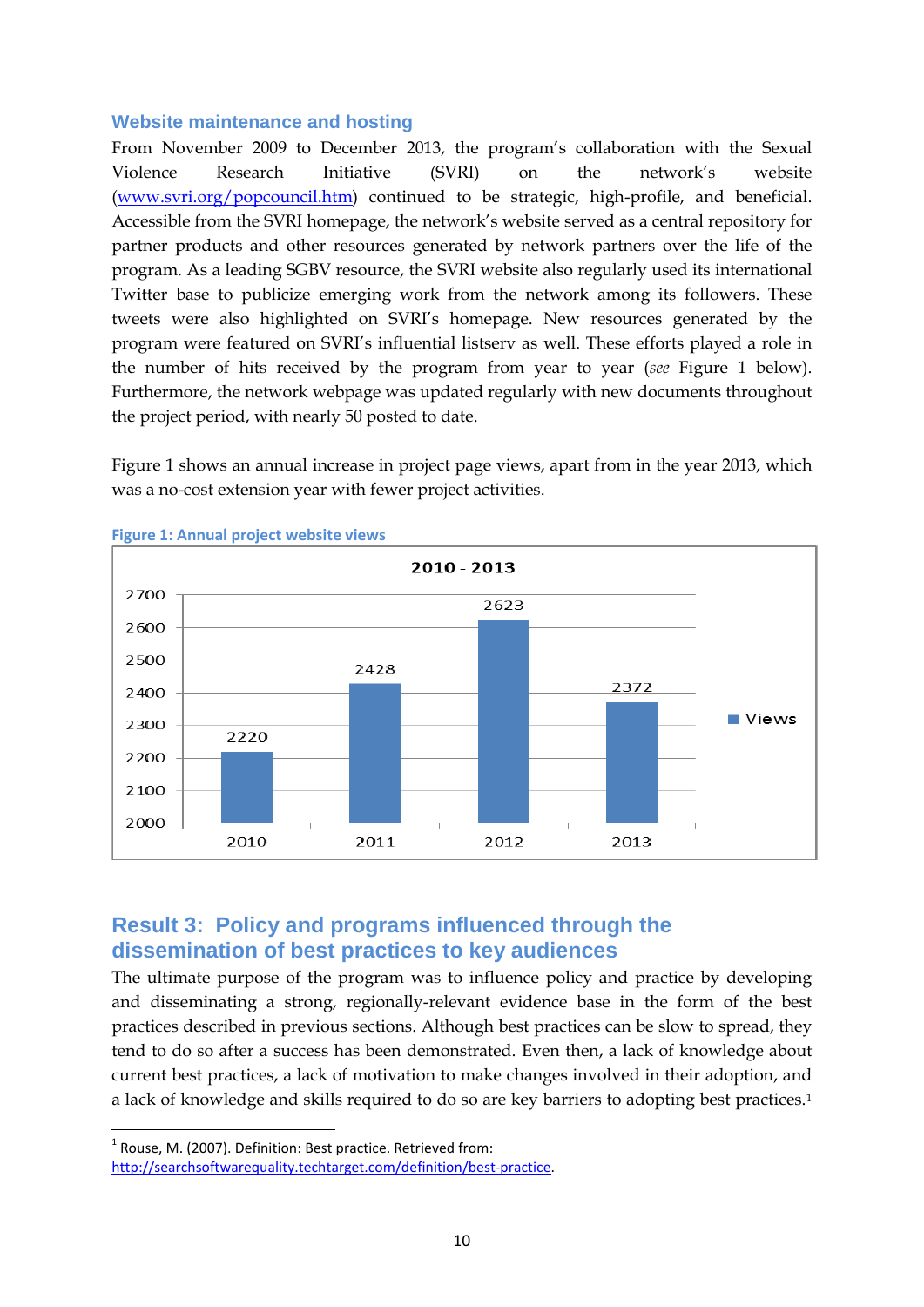Thus, over the life of the program, Council staff remained actively engaged in regional and international SGBV dialogues, and widely shared the program's evidence (*see* Appendix 1 for a detailed list of network presentations and publications). These efforts influenced policy and programs in the region in myriad ways, as highlighted in this section.

## <span id="page-13-0"></span>**Regional Bodies**

## **East African Community**

The Council actively collaborated with the East African Community (EAC) to organize the first-ever symposium dedicated specifically to SGBV at the 4th EAC Health and Scientific Conference which took place in Kigali, Rwanda from March 27-29, 2013. This regional conference aimed to consolidate regional health priorities and opportunities among EAC Member States and partners. The symposium, entitled 'Toward a Multi-Sectoral and Comprehensive Response to SGBV in East Africa,' sought to share emerging lessons from Phase II of the program in order to stimulate regional dialogue and action on the interrelated issues of HIV & AIDS and SGBV through a comprehensive, multi-sectoral, approach. In addition to EAC Member States, the meeting brought together SGBV experts in research, policy, practice and advocacy; legislation, health and social services; and prevention, care and rehabilitation.

In recognition of the important work carried out under this program, the East African Community solicited presentations from every partner represented in the network. The Council worked with these implementing partners to ensure they submitted the solicited presentations, and supported their attendance of the conference. The Council also provided technical assistance to the EAC for organizing the symposium, and made a financial contribution towards the conference, ensuring that government officials from across the region participated in the symposium as presenters on SGBV, for instance. The symposium culminated in a number of recommendations, by attendees, for resolutions, presented below:

- 1. The provision, by the EAC Secretariat, of a framework for a multi-sectoral response to SGBV in the region
- 2. Sustained advocacy at national and regional levels to hold Member States accountable for resource allocation
- 3. SGBV mainstreaming across sectors
- 4. Auditing and review of harmful, gender-blind clauses in policies and laws
- 5. Male engagement and involvement in the prevention of, response to, SGBV (including SGBV against males)
- 6. Capacity-building of range of providers (health, police, justice, social services, education, etc.) to address the needs of child survivors of SGBV

In 2014, these resolution recommendations will be presented to the relevant sectoral Councils within the EAC for consideration. The outcomes of this process will then be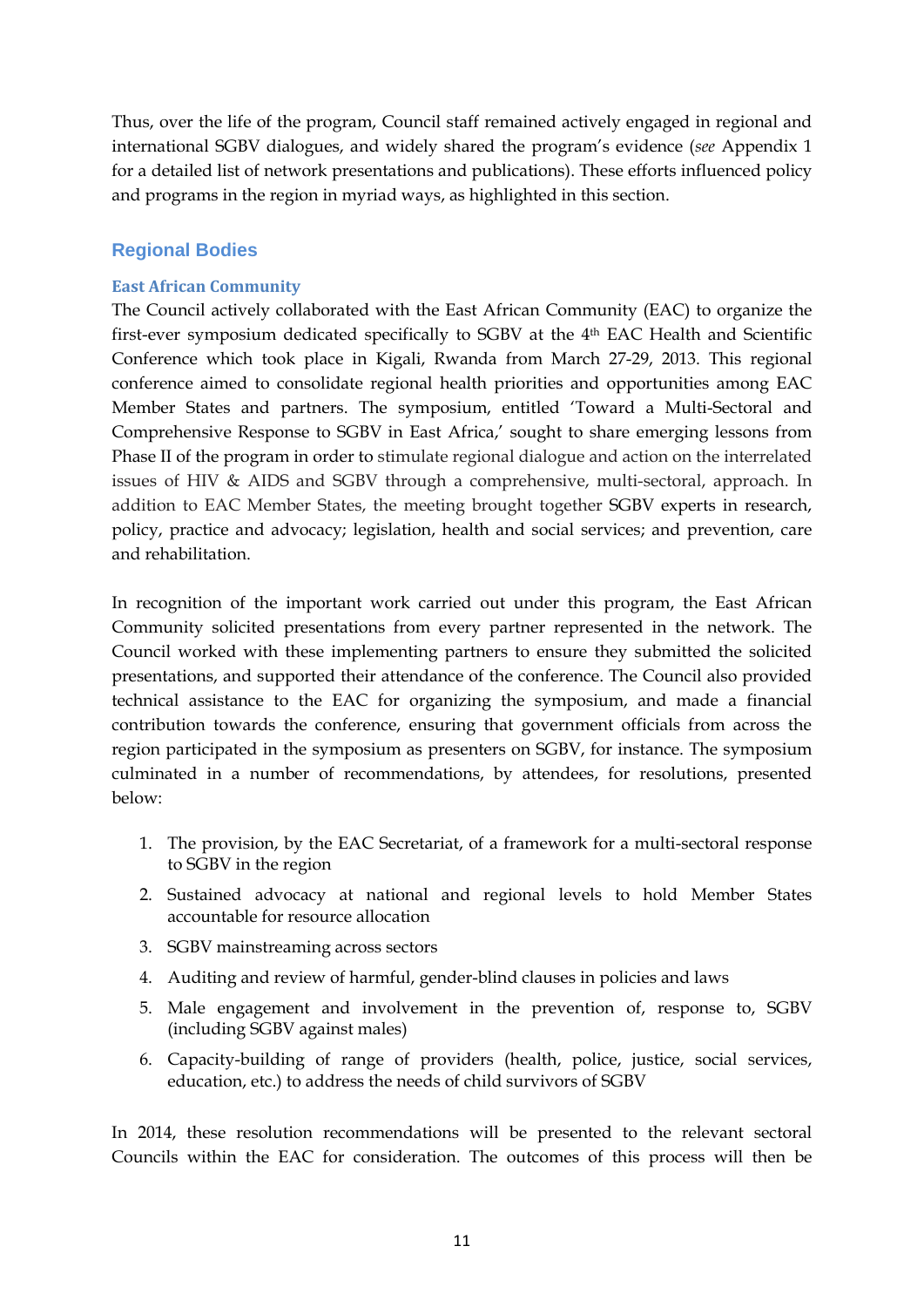presented to Ministers of relevant Health, Ministers of Gender, and other relevant Ministers in the East African Community.

## **East, Central and Southern Africa Health Community**

The network has had a long-standing and successful relationship with the East, Central and Southern Africa Health Community (ECSA-HC). As an intergovernmental body, ECSA-HC was mandated to focus on SGBV, including child sexual abuse (CSA), through resolutions at its 2006 and 2009 annual Health Ministers' Conferences. Project staff actively engaged with ECSA-HC to help operationalize these resolutions. In 2010, this work focused three products: a literature review on child sexual abuse (CSA) in the region; guidelines for clinical management of CSA; and a comprehensive advocacy strategy. The literature review objectives were: creating understanding of the magnitude and nature of CSA in the ECSA region; raising awareness about CSA in the region; and informing sector policy and program responses, for prevention and management. The advocacy strategy is intended to: increase awareness and dialogue at all levels about CSA and its negative consequences; advocate for action at the national level to surpass ratification of international rights and treaties and enact and enforce legislation on all forms of violence; advocate for harmonization of laws and procedures promoting and protecting children's rights; and increasing regional, national, and local resources (financial, human, material) for implementing laws, policies, and programs needed for integrated CSA prevention and response.

In 2011, the Council provided support to ECSA-HC for extracting lessons from its CSA work to communicate to the highly-visible, high impact 2011 SVRI Forum. In 2012, ECSA-HC received technical and financial support from the Population Council to convene a meeting of its Member States to help identify and prioritize regional SGBV advocacy concerns, and developing country-specific SGBV advocacy plans to feed into a comprehensive, regional plan. In 2013, the ECSA-HC received further technical and financial support to partner with selected Member States (Kenya, Malawi, and Mauritius) in operationalizing aspects of their advocacy plans.

Specifically, ECSA-HC collaborated with the Kenyan and Malawi governments to convene one meeting each, centering on advocacy for resource allocation for SGBV and CSA by governments. Each meeting generated important ideas to encourage resource allocation by African governments for SGBV – e.g., development partners being more proactive by engaging in government budget cycles early on so that SGBV issues are highlighted and budgeted for; learning lessons from the strategies used to establish budget lines for other reproductive health issues in Kenya and Malawi, such as family planning and HIV and AIDS; and engaging more closely with parliamentarians who can ensure that SGBV/CSA issues are brought to the parliamentary floor for debate, thus ensuring that these issues gain more government attention. ECSA-HC also collaborated with the Government of Mauritius to convene a meeting of stakeholders to advocate for the integration of perpetrator rehabilitation measures into the prevention and management programs of the SGBV response in Mauritius. A draft strategic framework for the rehabilitation of the perpetrators was devised in the course of this meeting.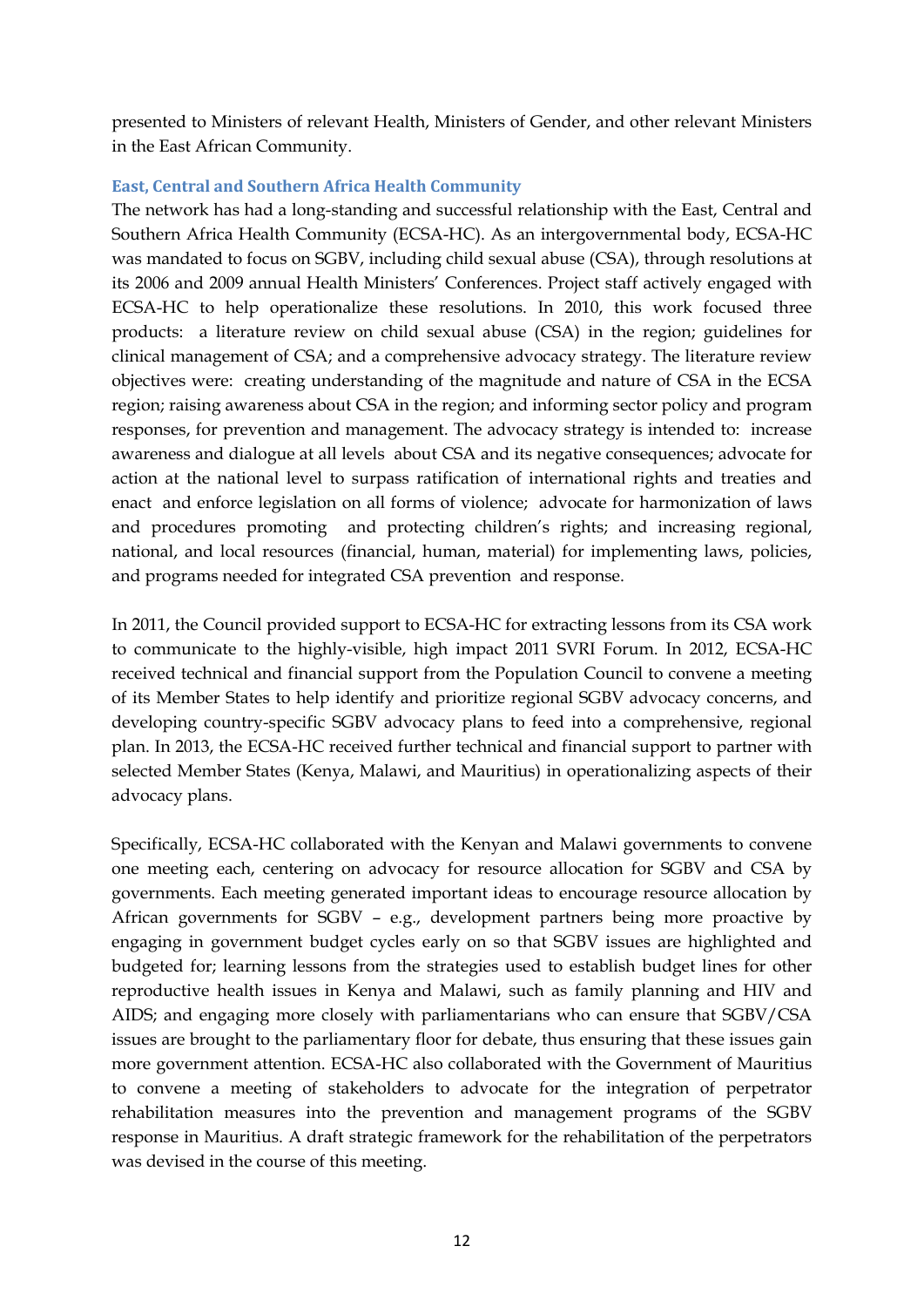#### **UNHCR Regional Support Hub**

Project staff actively engaged with strategic regional bodies to strengthen SGBV dialogue and action in the region. In 2013, the Council engaged extensively with UNHCR's Regional Support Hub to promote the utilization of project results among refugee populations. These efforts led to a collaborative project between the Council and UNHCR, coupled with funding from the MacArthur Foundation to replicate and test selected network models in refugee settings in Uganda (i.e., routine SGBV screening and the ZTVA model). Results from this initiative are expected to inform programming within UNHCR country offices and among UNHCR implementing partners in the region.

#### **UNICEF Eastern and Southern Africa Regional Office (ESARO)**

Recognizing the Council's thought leadership and the network's contributions in the area of SGBV, UNICEF ESARO solicited a commentary from the Council for publication in *Research Watch* – a UNICEF publication which seeks to share and analyze new research and the views of leading thinkers on critical issues for children. Project staff developed a commentary on this issue in 2013, drawing on network findings, in order to generate perspectives and debate on violence against children and move the field forward. The published volume, entitled 'Violence against Children – What Approaches Work?', targeted development field staff, decision-makers and donors, and was widely disseminated through UNICEF offices; the websites of UNICEF partners, the Population Council, and the SVRI; and media. The commentary may be accessed here: [http://www.unicef-irc.org/research-watch/Violence](http://www.unicef-irc.org/research-watch/Violence-against-children--a-silent-threat/987/)[against-children--a-silent-threat/987/,](http://www.unicef-irc.org/research-watch/Violence-against-children--a-silent-threat/987/) while the complete volume of this *Research Watch* edition may be accessed here: [http://www.unicef-irc.org/research-watch/Violence-against](http://www.unicef-irc.org/research-watch/Violence-against-children--a-silent-threat/commentary.html)[children--a-silent-threat/commentary.html.](http://www.unicef-irc.org/research-watch/Violence-against-children--a-silent-threat/commentary.html)

#### **World Health Organization**

During the project period, the World Health Organization (WHO) reached out to project staff, requesting the Council's participation in a meeting of researchers on IPV to discuss the current knowledge in the field and to develop strategies for improving interventions to reduce IPV among pregnant women in developing countries. Project staff also provided input into a forthcoming WHO Handbook on IPV screening in developing country settings. The draft Handbook currently cites the IPV screening model tested under this program.

#### <span id="page-15-0"></span>**National and Local Bodies**

The best practices tested under this program had a remarkable influence on national and local programming and policy, as well as on donor funding decisions. These processes are documented in detail in Appendix 2 for each partner under the network.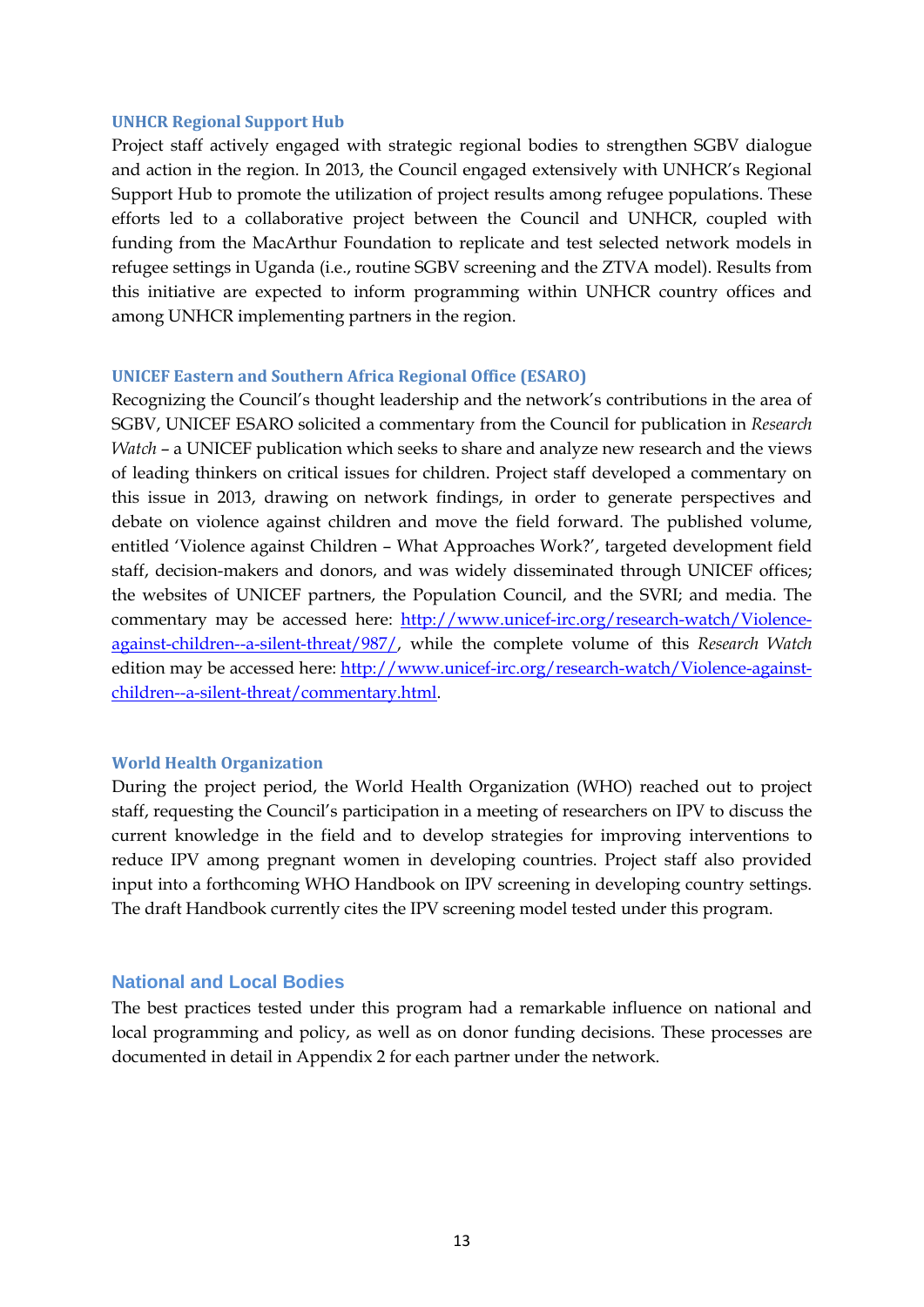## <span id="page-16-0"></span>**Program Challenges**

Given its strong focus on South-South technical assistance, the program was essentially structured to attend to the challenges that would normally be encountered in a multicountry initiative. Consequently, many of the 'challenges' experienced by the program were viewed as opportunities to build capacity and were handled as project activities. The program began with the expectation that partners would require technical support for a range of activities. These activities were successfully implemented with technical support from the Population Council, as described earlier in this report. By the end of the program, a number of network partners had strengthened their capacity to the point of being able to build the capacity of other organizations to implement tested interventions, for instance. The challenge encountered under the network therefore had more to do with ensuring the maintenance of a coherent, regional program, despite the varying levels of capacity within various countries represented within the network. The variety of technical assistance approaches used under the network made this possible.

The technical support needs of some regional bodies also presented a challenge. Although regional bodies may be willing to support SGBV-related agendas, experience under the program demonstrated that the capacity to organize this sort of support is sometimes lacking due to staffing shortages or to gaps in technical capacity. The time and effort required to adequately provide this kind support may have been underestimated, but the program allowed project staff to invest this time and effort, with several positive outcomes in the end.

## <span id="page-16-1"></span>**Conclusion**

Over the years, the *Expanding the Evidence Base on Comprehensive Care for Survivors of Sexual Violence in Sub-Saharan Africa* program enabled partners in East and Southern Africa to collectively test and document experiences, develop cost-effective responses to SGBV, and avoid the duplication of effort. Furthermore, the strength of the Africa Regional SGBV Network gained recognition by other donors and partners during the program period. The technical assistance that forms an integral part of 'the Network approach' (through proposal and presentation development, remote and on-site support for research and programs, partner exchange learning visits, etc.) was a key aspect of the added value brought by the Network approach.

Between the project commencement and end dates, there was heightened interest from donors and regional bodies in applying and testing aspects of the Network approach applied in different settings. Discussions with partners and other stakeholders during the project period highlighted several possibilities for replicating the current approaches of the network:

o Regional replication of *individual project models* that have been successfully tested through the Network in a national setting;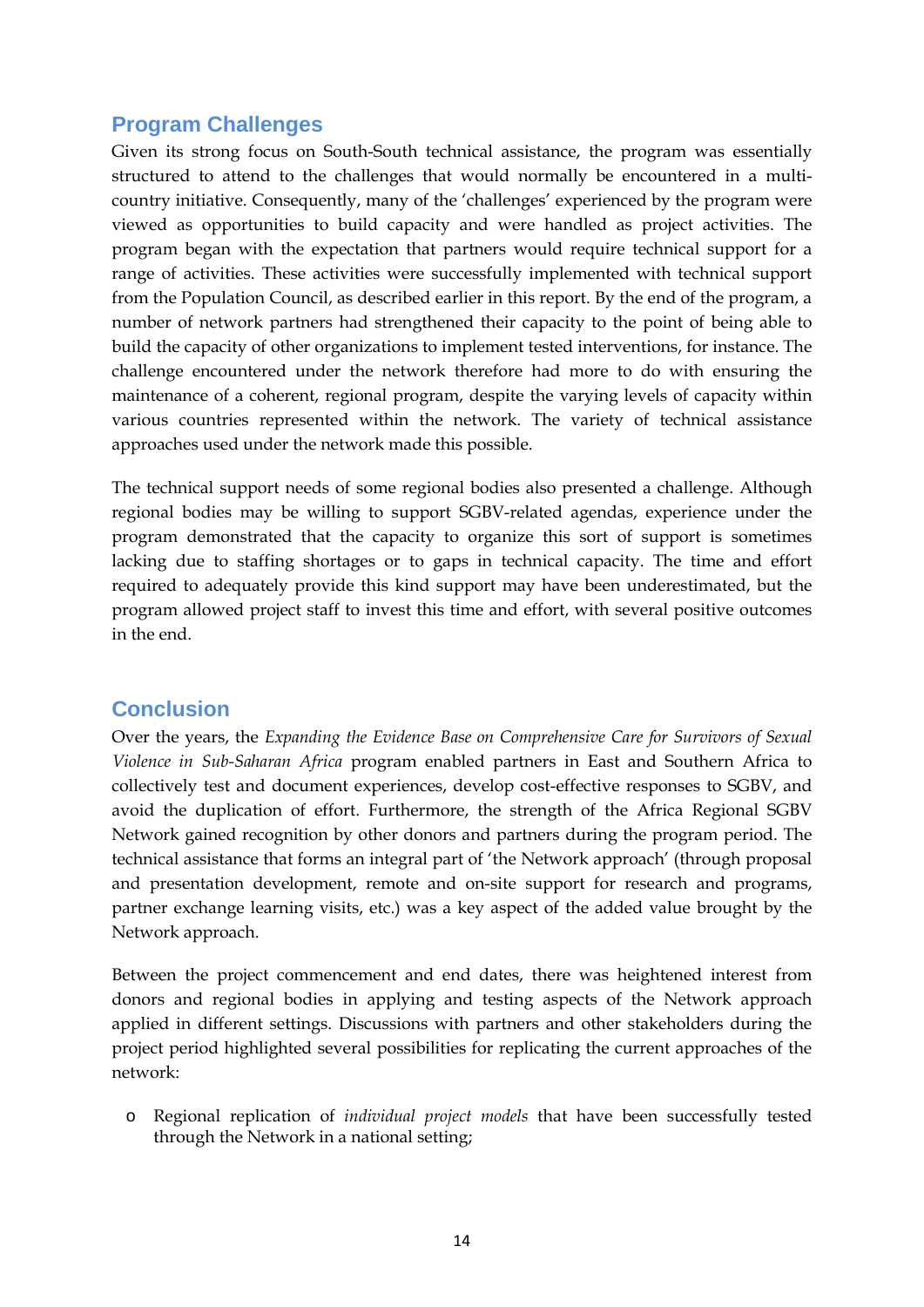- o Replicating *hybridized versions* of existing Network interventions for roll-out across countries;
- o Replicating *a common intervention*, based on tested Network responses that can be piloted regionally;
- o Replicating tested Network responses among *new populations* (e.g., children, refugees) on a regional level;
- o Replicating certain *aspects of the Network approach* regionally (e.g., components of the South-South technical assistance model to continually build capacity and Network strength); and
- o Replicating *influencing models* that Network partners have successfully employed to inform policy and practice regionally.

The donor interest that became apparent during the project period was eventually backed by donor funding (from the MacArthur Foundation) before the end of the project period, geared toward testing network approaches with refugee populations; replicating the South-South technical assistance model to build the capacity of UNHCR implementing partners as well as network strength; and replicating influencing models used under the network to inform programming within UNHCR country offices in the region. Further funding from other donors has also been issued at the partner level in some countries, as outlined in Appendix 2.

Activities during the 4-year project period demonstrated that the face-to-face forms of South-South interaction characteristic of the Africa Regional SGBV Network were viewed as being unique, and were of paramount importance to partners. Partners cited myriad examples of being inspired to take action in their individual countries after being afforded undistracted time and space to learn about other partners' work (through annual partner meetings, exchange visits, etc.), and to realize what is doable in their own settings.

In the words of one network partner:

*There's something about interacting with the Network that inspires partners to push for similar things in their countries after they've compared themselves to other countries. There's more of a 'how-to' approach with this Network. It's much more practical so that partners are able to benchmark themselves against what's happening regionally – and it's hard to really do that without this sort of network structure that we have. Without this Network, one tends to think one is doing enough, [or that] one is doing it right.*

In summary, the exchanges (including technical assistance among partners, annual partner meetings, partner exchange visits, and other learning opportunities) made possible through the Network's approach were seen as setting it apart markedly from other approaches. The Network approach has proven to be an efficient, non-duplicative means of generating a coherent body of multi-sectoral evidence on SGBV in the region within a similar time frame. Given the experience garnered by the program over the years, the network is currently considered as a resource to the region, with strengths in 1) providing technical assistance in intervention development, research, training, and influencing policy and practice; 2)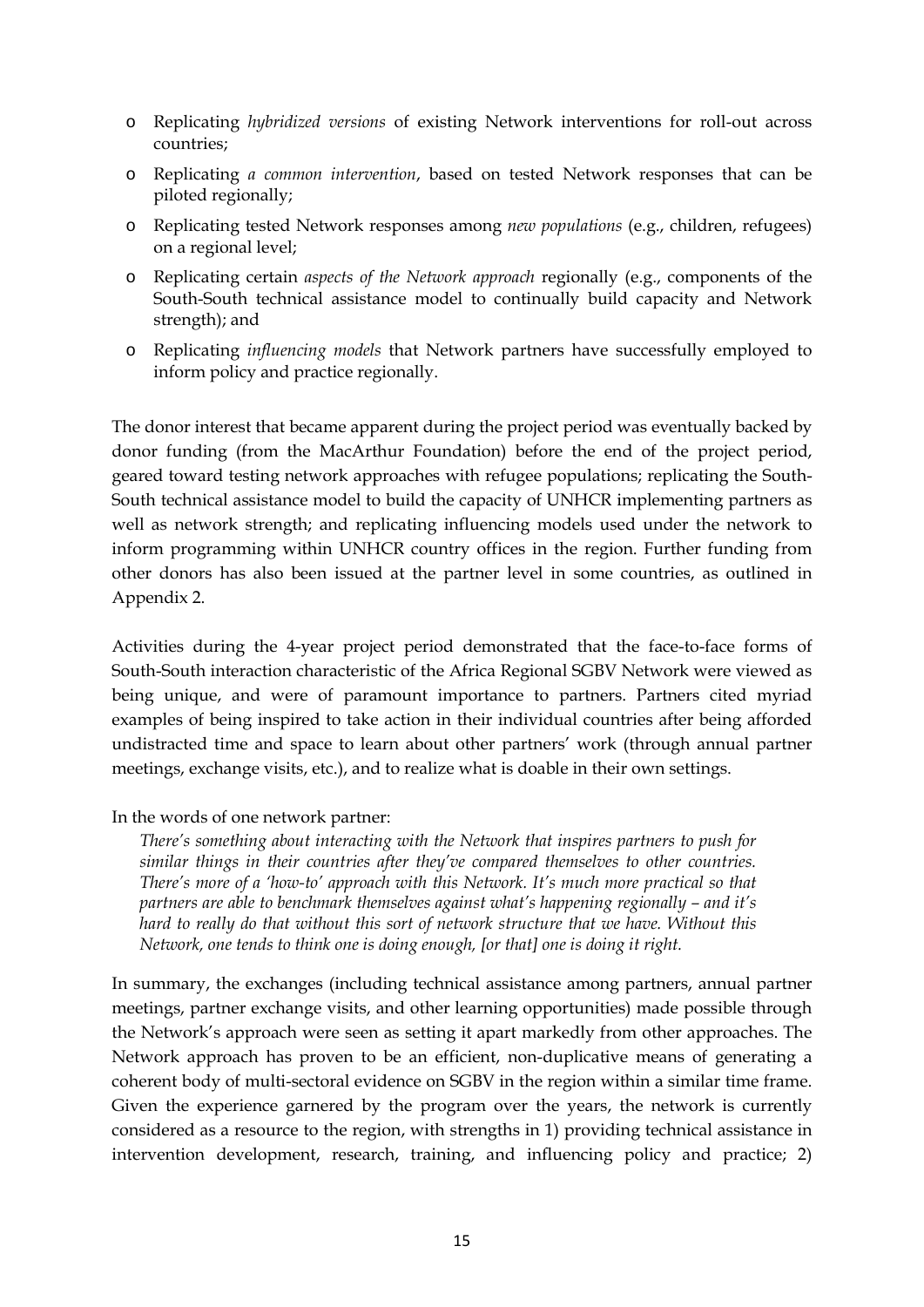replicating responses to SGBV that have been tested by partners, and 3) testing out new, innovative responses to SGBV.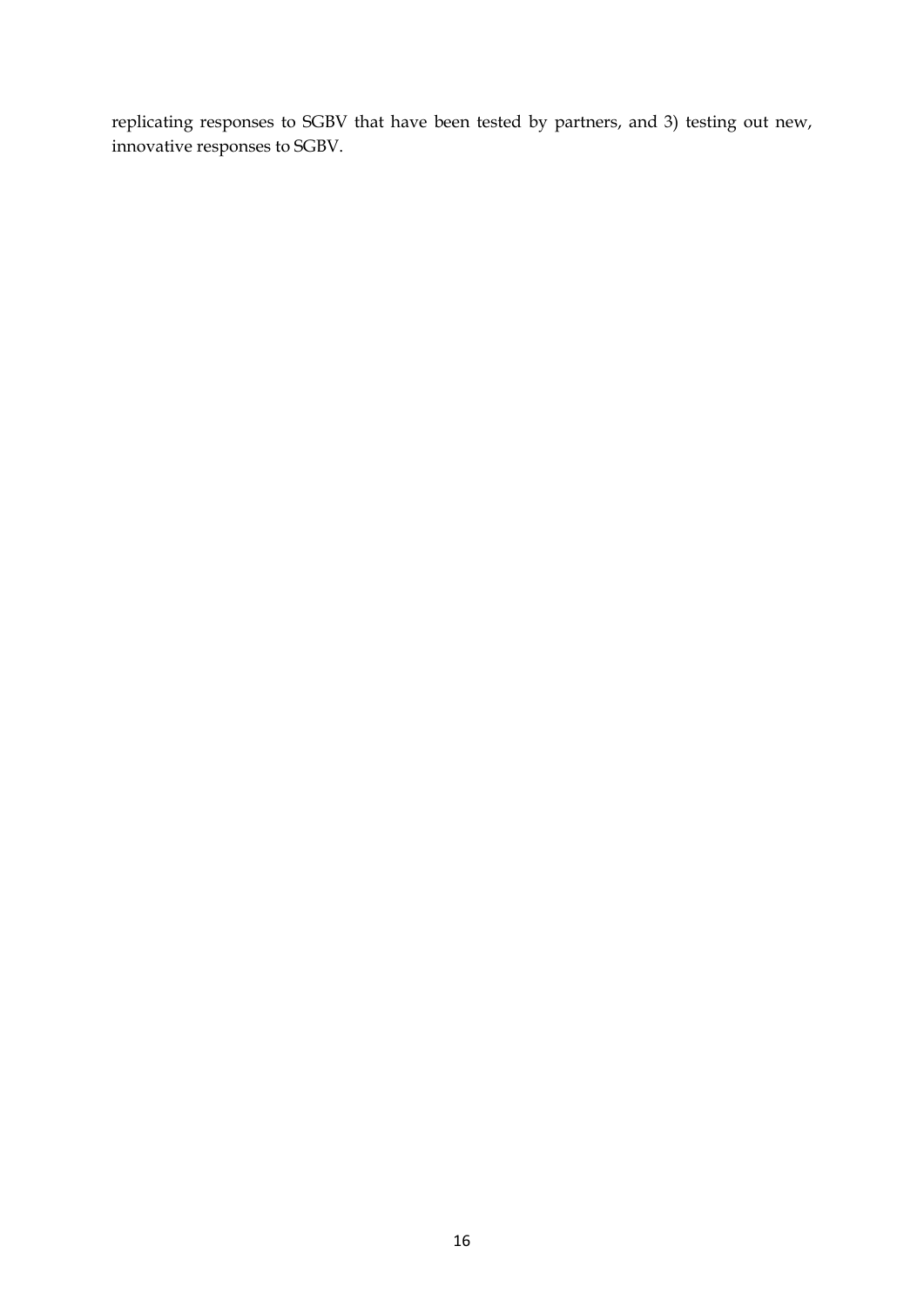## <span id="page-19-0"></span>**Appendices**

<span id="page-19-1"></span>**Appendix 1: Reports and Papers Published and Presented under the**  *Expanding the Evidence Base on Comprehensive Care for Survivors of Sexual Violence in Sub-Saharan Africa Program*

## **2013**

## **Technical Reports and Published Papers**

ECSA-HC & Population Council (2013). Scaling up advocacy for gender-based violence and child sexual abuse in the East, Central and Southern Africa Health region. Arusha, Tanzania: ECSA-HC.

SWAGAA (2013). Effectiveness of a comprehensive sexual and gender-based violence prevention project for in-school girls in Swaziland. SWAGAA: Manzini, Swaziland.

Thompson, J. (2013). 'Using evidence to make change happen': Strategies and learning from the Africa Regional SGBV Network. Nairobi: Population Council.

Thompson, J., Undie, C., Askew, I. (2013). Access to emergency contraception and safe abortion services for survivors of rape and defilement in sub-Saharan Africa: A regional overview. Nairobi: Population Council.

Undie, C., Maternowska, M.C., Mak'anyengo, M., Askew, I. (2013). Feasibility of routine screening for intimate partner violence in public health care settings in Kenya. Nairobi: Population Council.

Undie, C. (2013). Toward a research agenda on gendered violence in sub-Saharan Africa. *Ethnicity and Health* 18(5): 449-453.

Undie, C. (2013). Why we need to think about sexuality and sexual Well-being: Addressing sexual violence in sub-Saharan Africa. In (eds.) Andrea Cornwall, Susie Jolly, Kate Hawkins. *Women, sexuality and the political power of pleasure*. London: Zed Books.

Undie, C., Mullick, S., and Askew, I. (2013). The missing 'C': Sexual violence against children in sub-Saharan Africa. *Research Watch*, UNICEF.

Zama, M., Price, J., Topp, S., and Keesbury, J. (2013). Mitigating the consequences of sexual violence in Zambia by decentralizing emergency medical responses to Police Victim Support Units: Report on the feasibility of police provision of PEP for HIV in Zambia. Lusaka: Population Council.

## **Conference Presentations**

Undie, C., Mak'anyengo, M., Maternowska, C. (2013). Using an IPV screening tool in public health care settings in Kenya: An innovative approach to improving the quality of maternal health care. Oral presentation at the Global Maternal Health Conference, Arusha, Tanzania, January 2013.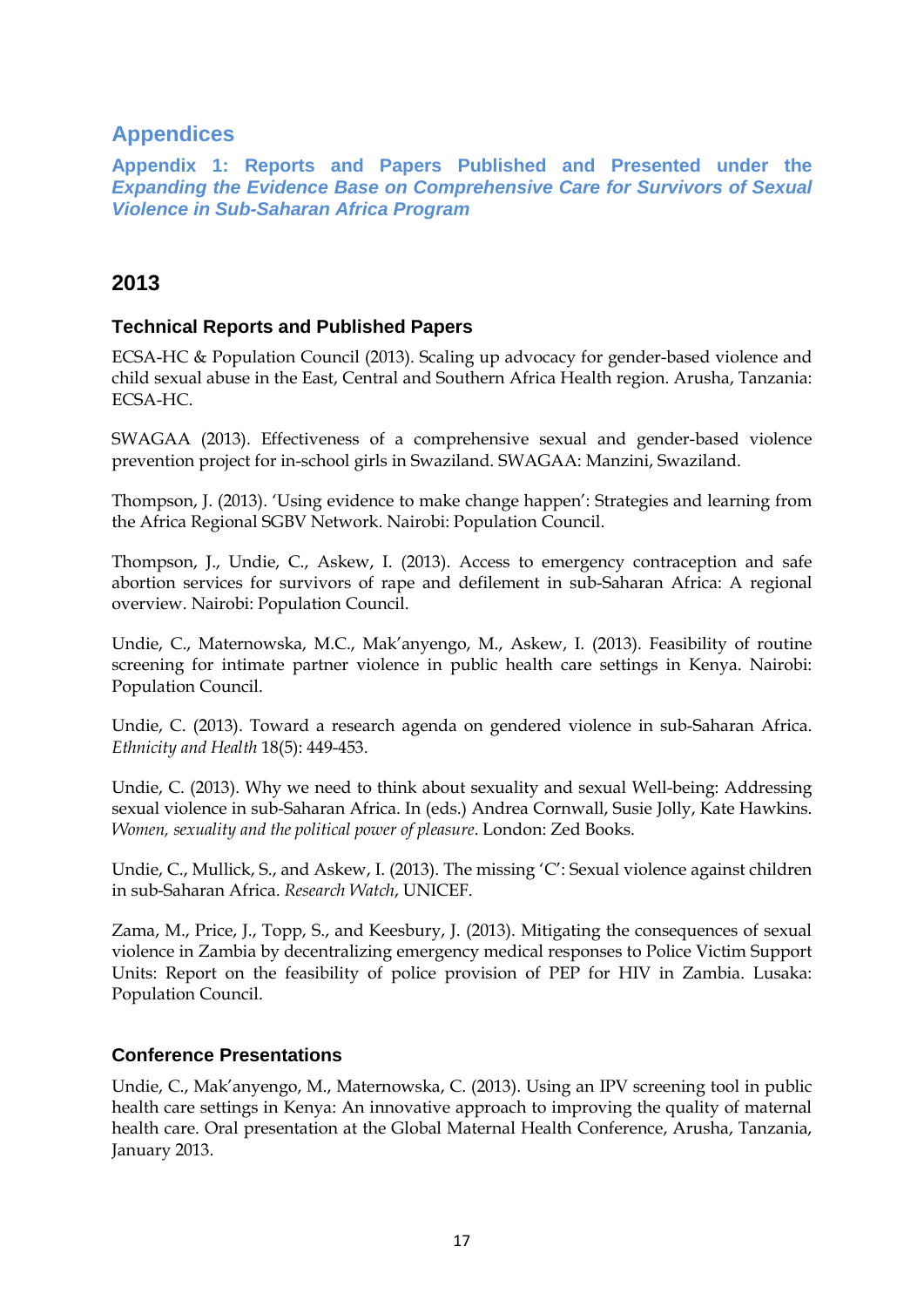Mak'anyengo, M., Undie, C., Maternowska, C. (2013). A summary of the IPV screening feasibility study, Kenyatta National Hospital. Oral presentation at the United States Institute of Peace International Symposium on *The Missing Peace: Sexual Violence in Conflict and Post-Conflict Settings*, Washington DC, USA, February 2013.

Ajema, C. & Mukoma, W. (2013). Improving the collection, documentation, and utilization of medico-legal evidence in Kenya. Oral presentation at the 4th East African Community Health and Scientific Conference, Kigali, Rwanda, March 2013.

Denis, M., Zama, M., Price, J. (2013). Assessing the feasibility of improving access to HIV PEP for SV survivors through Zambian Police Services. Oral presentation at the 4<sup>th</sup> East African Community Health and Scientific Conference, Kigali, Rwanda, March 2013.

Gawani, C. (2013). Testing the feasibility of police provision of emergency contraception in Malawi. Oral presentation at the 4th East African Community Health and Scientific Conference, Kigali, Rwanda, March 2013.

Katende, M.J. (2013). HIV and AIDS: Regional perspectives. Oral presentation at the 4th East African Community Health and Scientific Conference, Kigali, Rwanda, March 2013.

Kilonzo, N. et al. (2013). Overview of GBV and HIV: Regional and international perspectives. Keynote speech at the 4th East African Community Health and Scientific Conference, Kigali, Rwanda, March 2013.

Mallya, G. & Malaki, B. (2013). Status of SGBV and HIV and AIDS interventions in Tanzania. Oral presentation at the 4<sup>th</sup> East African Community Health and Scientific Conference, Kigali, Rwanda, March 2013.

Mak'anyengo, M., Undie, C., Maternowska, C. (2013). Screening for intimate partner violence in public health care settings in Kenya: Lessons from the East African Region. Oral presentation at the 4<sup>th</sup> East African Community Health and Scientific Conference, Kigali, Rwanda, March 2013.

Ministry of Health, Burundi (2013). The status of SGBV and HIV and AIDS interventions in Burundi. Oral presentation at the 4th East African Community Health and Scientific Conference, Kigali, Rwanda, March 2013.

Ministry of Health, Uganda (2013). SGBV and HIV interventions in Uganda. Oral presentation at the 4<sup>th</sup> East African Community Health and Scientific Conference, Kigali, Rwanda, March 2013.

Ministry of Health, Zanzibar (2013). The status of SGBV and HIV and AIDS interventions in Zanzibar. Oral presentation at the 4<sup>th</sup> East African Community Health and Scientific Conference, Kigali, Rwanda, March 2013.

Mukasine, C. (2013). GBV and child abuse: A public health issue in Rwanda. Oral presentation at the 4th East African Community Health and Scientific Conference, Kigali, Rwanda, March 2013.

Nyoni, N. (2013). Testing the feasibility and effectiveness of a comprehensive sexual and gender-based violence prevention project for in-school girls in Swaziland. Oral presentation at the 4th East African Community Health and Scientific Conference, Kigali, Rwanda, March 2013.

Odongi, E. (2013). Sexual and gender-based violence and HIV and AIDS in Kenya. Oral presentation at the 4<sup>th</sup> East African Community Health and Scientific Conference, Kigali, Rwanda, March 2013.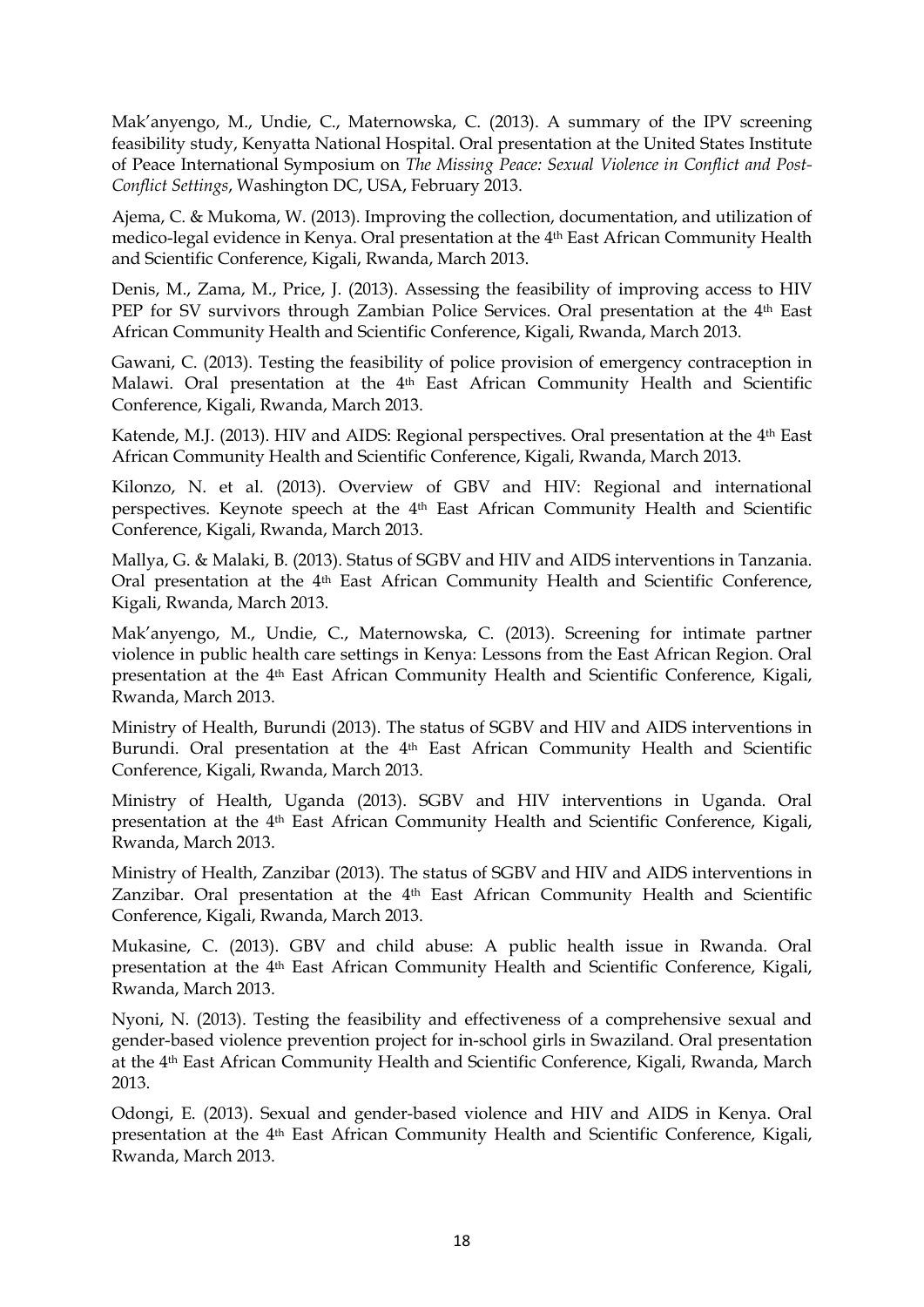Undie, C. (2013). Symposium on HIV & AIDS and SGBV: Introduction. Oral presentation at the 4th East African Community Health and Scientific Conference, Kigali, Rwanda, March 2013.

Keke, X. (2013). Long-term psychosocial support for survivors of sexual violence: A literature review. Oral presentation at the 6th South African AIDS Conference, Durban, South Africa, June 2013.

Carty, C., Nicholson, F., et al. (2013). Patriarchal villages in South Africa mobilized to break the cycle of endemic and culturally-sanctioned human rights abuses: A structured intervention with sustained SGBV impacts. Poster presentation at the International AIDS Conference, Kuala Lumpur, Malaysia, July 2013.

Olielo, J. 2013. Sharing experiences on GBV tools used in RH service delivery settings. Oral presentation at the Government of Mauritius and ECSA Health Community's 'Advocating for integrating the rehabilitation of perpetrators into the prevention and management programs of SGBV and CSA response' Meeting, Port Louis, Mauritius, July 2013.

Olielo, J. 2013. Addressing the issue of SGBV perpetrators in the ECSA region. Oral presentation at the Government of Mauritius and ECSA Health Community's 'Advocating for integrating the rehabilitation of perpetrators into the prevention and management programs of SGBV and CSA response' Meeting, Port Louis, Mauritius, July 2013.

Ajema, C., Mukoma, W. et al. (2013). Utilization of a locally-assembled rape kit in management of sexual violence in low-resource settings. Case study of Kenya. Oral presentation at the 2013 Sexual Violence Research Initiative (SVRI) Forum, Bangkok, Thailand, October 2013.

Carty, C. (2013). Culturally-sanctioned SGBV as a driver for child perpetration of assault in regions of traditional leadership in Limpopo, South Africa. Oral presentation at the upcoming 2013 SVRI Forum, Bangkok, Thailand, October 2013.

The Thohoyandou Victim Empowerment Programme (2013). The impact of public oathtaking ceremonies on SGBV reporting: Results from two traditional leadership villages in South Africa. Oral presentation at the upcoming 2013 SVRI Forum, Bangkok, Thailand, October 2013.

Thompson, J., Undie, C., Askew, I. (2013). Access to emergency contraception and safe abortion services for survivors of rape and defilement in sub-Saharan Africa: A regional overview. Oral presentation at the 2013 SVRI Forum, Bangkok, Thailand, October 2013.

Undie, C., Mak'anyengo, M., Maternowska, M.C., Askew, I. (2013). Feasibility of routine screening for intimate partner violence in public health care settings in Kenya. Oral presentation at the 2013 SVRI Forum, Bangkok, Thailand, October 2013.

Undie, C., Mak'anyengo, M., Maternowska, M.C., Askew, I. (2013). Feasibility of routine screening for intimate partner violence in public health care settings in Kenya. Poster presentation at the 2013 SVRI Forum, Bangkok, Thailand, October 2013.

Undie, C., Mak'anyengo, M., Maternowska, M.C., Askew, I. (2013). Feasibility of routine screening for intimate partner violence at Kenyatta National Hospital. Oral presentation at Kenyatta National Hospital, Nairobi, Kenya, October 2013.

Undie, C., Mak'anyengo, M., Maternowska, M.C., Askew, I. (2013). Feasibility of routine screening for intimate partner violence in public health care settings. Solicited presentation at Liverpool VCT, Care, and Treatment, Kenya, November 2013.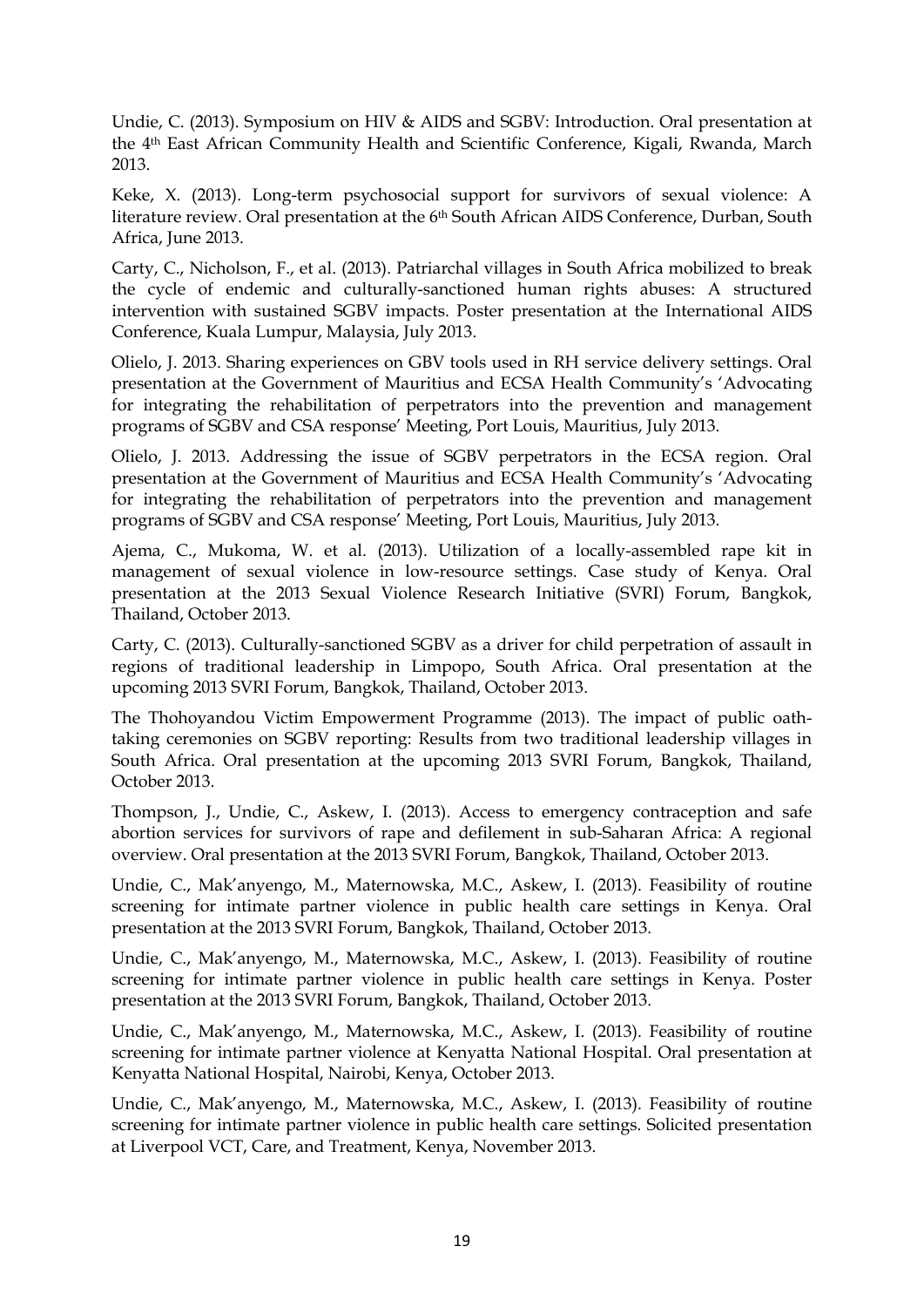Ajema, C. & Mukoma, W. (2013). Improving the collection, documentation, and utilization of medico-legal evidence in Kenya. Oral presentation at the 1st Washington, DC Meeting of the Africa Regional SGBV Network, Washington, DC, USA, December 2013.

Carty, C., Nicholson, F., Hadebe, T. (2013). The Zero Tolerance Village Alliance Model in South Africa. Oral presentation at the 1st Washington, DC Meeting of the Africa Regional SGBV Network, Washington, DC, USA, December 2013.

Manzini-Henwood, C. (2013). Development of national guidelines for a multisectoral response to SGBV for adults and children in Swaziland. Oral presentation at the 1st Washington, DC Meeting of the Africa Regional SGBV Network, Washington, DC, USA, December 2013.

Shanampota, J., Zama, M., Price, J. (2013). Mitigating the consequences of sexual violence by decentralizing emergency medical responses: Feasibility study on police provision of postexposure prophylaxis for HIV (PEP) in Zambia. Oral presentation at the 1st Washington, DC Meeting of the Africa Regional SGBV Network, Washington, DC, USA, December 2013.

Mak'anyengo, M., Undie, C., Maternowska, M.C., Askew, I. (2013). Feasibility of routine screening for intimate partner violence in public health care settings in Kenya. Oral presentation at the 1st Washington, DC Meeting of the Africa Regional SGBV Network, Washington, DC, USA, December 2013.

## **2012**

## **Technical Reports and Published Papers**

Ajema, C., Mukoma, W., Mugyenyi, C., Meme, M., Kotut, R., Mulwa, R. (2012). Improving the collection, documentation and utilization of medico-legal evidence in Kenya: Research Brief. LVCT: Nairobi, Kenya.

Ajema, C., Mukoma, W., Mugyenyi, C., Meme, M., Kotut, R., Mulwa, R. (2012). Improving the collection, documentation and utilization of medico-legal evidence in Kenya. LVCT: Nairobi, Kenya.

Carty, C., Nicholson, F. (2012). Zero Tolerance Village Alliance intervention model: Evaluation and report, 2010-2012. TVEP: South Africa.

ECSA Health Community (2012). Special Edition of the ECSA Bulletin on Sexual and Gender-Based Violence.

Keesbury, J., Onyango-Ouma, W., Undie, C., Maternowska, C. et al. (2012). A review and evaluation of multi-sectoral response centers ('one-stop centers') for gender-based violence in Kenya and Zambia. Population Council: Nairobi, Kenya.

LVCT, WHO, SVRI (2012). Strengthening GBV and HIV response in sub-Saharan Africa. LVCT: Kenya.

MHRRC, MPS, MOH (2012). Testing the feasibility of police provision of emergency contraception in Malawi. MHRRC: Malawi.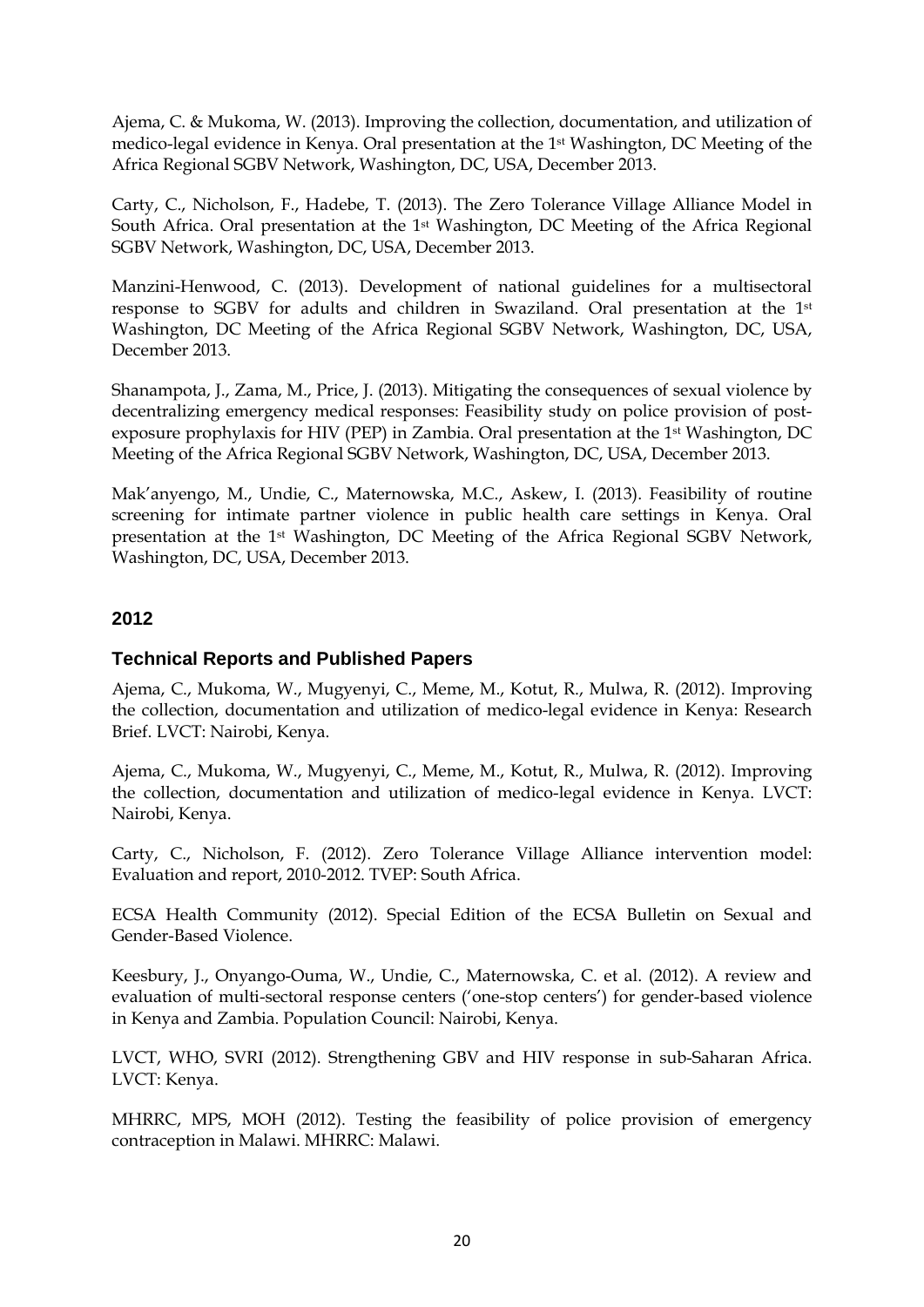Njuki, R., Okal, J., Warren, C.E., Obare, F., Abuya, T., Kanya, L., Bellows, B., Undie, C., Askew, I. (2012). Exploring the effectiveness of the output-based aid voucher program to increase uptake of gender-based violence recovery services in Kenya: A qualitative evaluation. *BMC Public Health* (12) 426.

Population Council, Kenya (2012). The Africa Regional Sexual and Gender-Based Violence Network Annual Partners Meeting: June 26-27 2012, Mombasa, Kenya: Meeting Report. Population Council: Nairobi, Kenya.

Thompson, J. and Nkweto Simmonds, F. (2012). A review of statutory sentencing provisions for rape, defilement, and sexual assault in East, Central, and Southern Africa. Population Council: Nairobi.

Undie, C., Maternowska, C., Mak'anyengo, M., Keesbury, J., Askew, I. (2012). Routine screening for IPV in public health care settings in Kenya: An assessment of acceptability. APHIA II OR Project in Kenya/ Population Council: Nairobi, Kenya.

Undie, C. (2012). Why we don't screen for intimate partner violence in sub-Saharan Africa … and why we must. *RH Reality Check*.

## **Conference Presentations**

Mak'anyengo M, Undie, C., Maternowska, C. Screening for IPV at Kenyatta National Hospital. Kenya Psychiatric Association Annual Scientific Conference, Kisumu, Kenya, July 12-13, 2012.

Askew I. 'State of the evidence: What are the research gaps and priorities for driving forward the GBV/HIV agenda in sub-Saharan Africa.' Solicited presentation at the LVCT, WHO, and SVRI Workshop on Strengthening GBV & HIV Integration and Responses in sub-Saharan Africa. Nairobi, Kenya, July 30-31, 2012.

Undie C., Maternowska C., Mak'anyengo. 'Acceptability and feasibility of GBV screening and responses in health care settings.' Solicited presentation at the LVCT, WHO, and SVRI Workshop on Strengthening GBV & HIV Integration and Responses in sub-Saharan Africa. Nairobi, Kenya, July 30-31, 2012.

Manzini-Henwood C, Mhlungu L. How safe are our schools for girls?: Findings from a baseline survey. ' Solicited presentation at the International Conference on Gender-Based Violence. Nairobi, August 1-3, 2012.

Nicholson F. 'The Zero Tolerance Village Alliance.' Solicited presentation at the International Conference on Gender-Based Violence. Nairobi, August 1-3, 2012.

Undie C., Maternowska C., Mak'anyengo M, Askew I. 'Screening for IPV at Kenyatta National Hospital: An assessment of acceptability.' Solicited presentation at the International Conference on Gender-Based Violence. Nairobi, August 1-3, 2012.

Zama M, Price J, Topp S. 'Assessing the feasibility of improving access to HIV PEP for sexual violence survivors through Zambian Police Services.' Solicited presentation at the International Conference on Gender-Based Violence. Nairobi, August 1-3, 2012.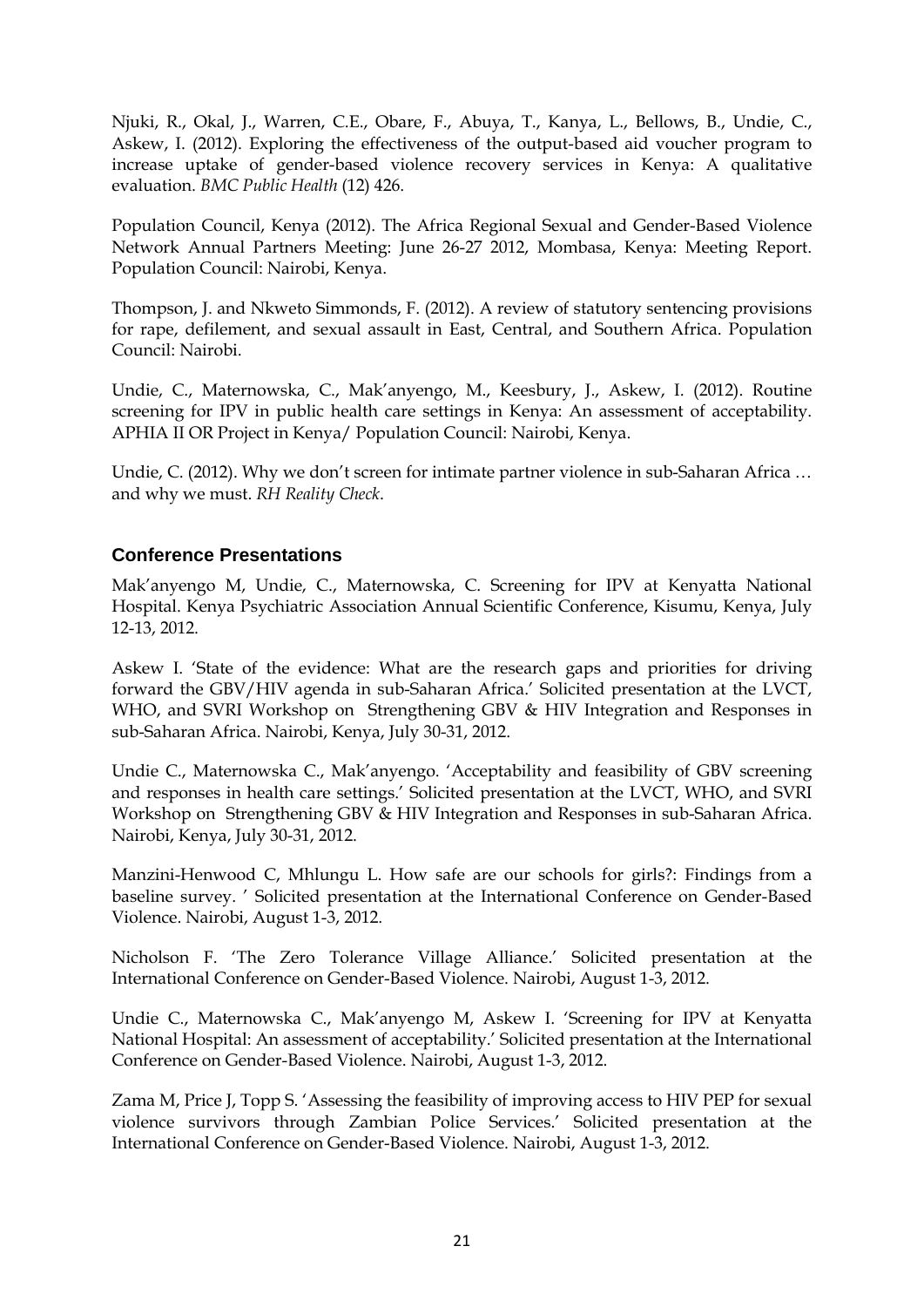Undie C. et al. 'Integrating screening for violence against women and children into HIV and primary health care services in East Africa: An innovation for improving maternal and child health outcomes.' Pre-formed panel presentation at the ECSA-HC's 6th Best Practices Forum in Health, Arusha, Tanzania, August 14-17, 2012.

Undie C. et al. 'Emerging evidence for integrating screening for violence against women and children into HIV and primary health care services in East Africa. Pre-formed panel presentation at the Integration for Impact Conference.' Nairobi, Kenya, September 12-14, 2012.

Undie, C. 'Early marriage: A program intervention supporting adolescent girls in Nyanza Province, Kenya.' Solicited presentation at the UNHCR Child Protection & SGBV Workshop, Nairobi, Kenya, October 3, 2012.

Undie, C. (2012). Empowering married girls: Synopsis of a program intervention supporting married girls in Nyanza Province, Kenya. Solicited presentation as a discussant at the Girls Not Brides (Global Partnership to End Child Marriage) 1st Regional Strategic Planning Meeting in SSA, Johannesburg, South Africa, November 6-7, 2012

Undie C., Maternowska C., Mak'anyengo. 'Screening for IPV at Kenyatta National Hospital, Kenya.' Solicited presentation at the World Health Organization Researchers Meeting. Geneva, November 13-15, 2012.

Undie C. 'Interventions and tools to respond to SGBV and child sexual abuse in the ECSA region: Evidence and practice.' ECSA-HC Research, Information & Advocacy Expert Committee Meeting (Pre-Conference to the 56th ECSA-HC Health Ministers Conference). Arusha, Tanzania, December 11-12, 2012.

Undie C. 'Demystifying advocacy: Lessons from the ECSA region.' ECSA-HC Research, Information & Advocacy Expert Committee Meeting (Pre-Conference to the 56th ECSA-HC Health Ministers Conference). Arusha, Tanzania, December 11-12, 2012.

## **2011**

## **Technical Reports and Published Papers**

Raifman, S., Askew, I., Amin, S., Keesbury, J., Mullick, S., Diers, J., Budiharsana, M., Undie, C., Zama, M., Menziwa, M., Hutchinson, S., Rutenberg, N. 2011. The prevention and management of HIV and sexual and gender-based violence: Responding to the needs of survivors and those-at-risk. Washington, DC: Population Council.

TVEP. 2011. No Excuse for Abuse: A History of the Thohoyandou Victim Empowerment Program. January 2011. Sibasa, South Africa: Thohoyandou Victim Empowerment Program.

Population Council. 2011. Comprehensive Responses to Sexual Violence in East and Southern Africa: Lessons Learned from Implementation. May 2011. Lusaka: Population Council.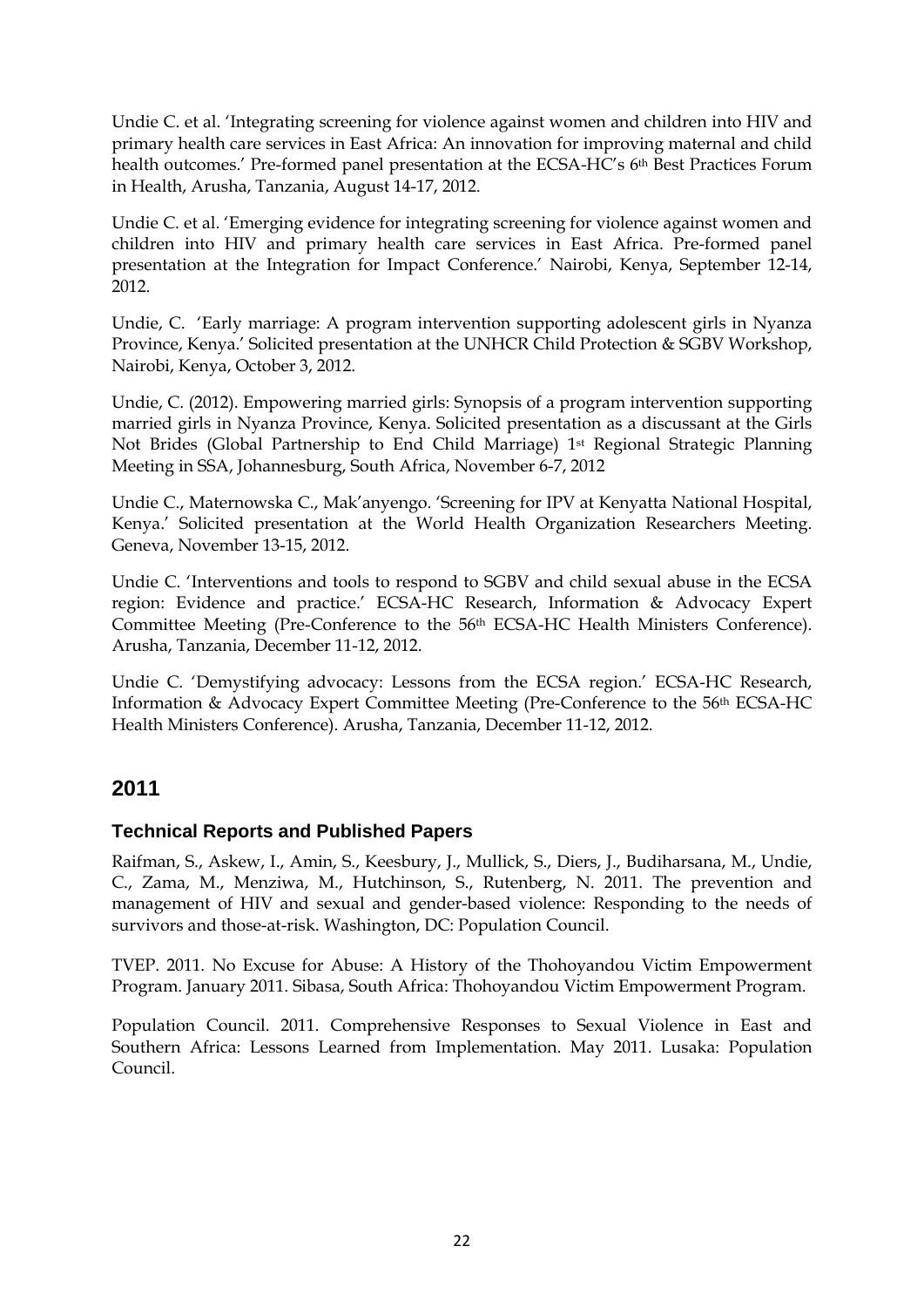## **Conference Presentations**

Undie, C., Maternowska, C. and M. Mak'anyengo. "Acceptability of routine screening for IPV in public health care settings in Kenya." Presentation at the Program Dialogue for Stakeholders on Screening for IPV in Public Health Care Settings in Kenya. Nairobi, September 8, 2011.

Undie, C., Maternowska, C. and M. Mak'anyengo. "Screening for intimate partner violence at Kenyatta National Hospital: What do women think? What do women want?" Oral presentation at Kenyatta National Hospital Annual Scientific Conference. October 13-14, 2011.

Keesbury, J., Wilson, K., Chileshe, D., Moono, H. and S. Makashyini. "Assessing schoolbased sexual violence In Zambia: A baseline knowledge, attitudes, and practices survey in eight schools to evaluate "Our Girls Our Future: *Building Synergies To End Abuse Against Girls In Zambia***.** Oral presentation at the Sexual Violence Research Initiative (SVRI) Forum 2011, Cape Town, South Africa, October 10-13, 2011.

Maternowska, C. "Child-friendly models for prevention and response to violence in East and Southern Africa." Oral presentation at Sexual Violence Research Initiative (SVRI) Forum 2011, Cape Town, South Africa, October 10-13, 2011.

Gawani, C. "Testing the feasibility of police provision of emergency contraception in Malawi." Oral presentation at Sexual Violence Research Initiative (SVRI) Forum 2011, Cape Town, South Africa, October 10-13, 2011.

Simbaya, J. "An assessment of cost and model effectiveness of One-Stop Centre response models for gender-based violence in Zambia." Oral presentation at the Sexual Violence Research Initiative (SVRI) Forum 2011, Cape Town, South Africa, October 10-13, 2011.

Undie, C., Maternowska, C. and M. Mak'anyengo. "Screening for intimate partner violence in public health care settings in Kenya: What do women think? What do women want?" Oral presentation at Sexual Violence Research Initiative (SVRI) Forum 2011, Cape Town, South Africa, October 10-13, 2011.

Undie, C. "The situation 'on the ground': Work on gender-based violence. Tools and ideas for dialogue: What works and what doesn't." Invited presentation at SIDA Dialogue on Rights Meeting. Pretoria, South Africa. November 7-8, 2011.

Manzini-Henwood, C. "Assessing school-based sexual violence in Swaziland: A baseline knowledge, attitudes and practices survey in two schools to evaluate a girls' empowerment intervention in Swaziland." Poster presentation at Sexual Violence Research Initiative (SVRI) Forum 2011, Cape Town, South Africa, October 10-13, 2011.

Nare, P. "The Zero Tolerance Village Alliance: Baseline survey report." Poster presentation at Sexual Violence Research Initiative (SVRI) Forum 2011, Cape Town, South Africa, October 10-13, 2011.

Ajema, C. "Documentation challenges in the delivery of Post Rape Care Services using an Integrated Service Delivery Approach." Poster presentation at the Sexual Violence Research Initiative (SVRI) Forum 2011, Cape Town, South Africa, October 10-13, 2011.

Odongo, O. "Sub-Saharan Africa responds to Child Sexual Abuse: Literature review to inform policies on response – Findings from Anglophone and Francophone Africa, 2000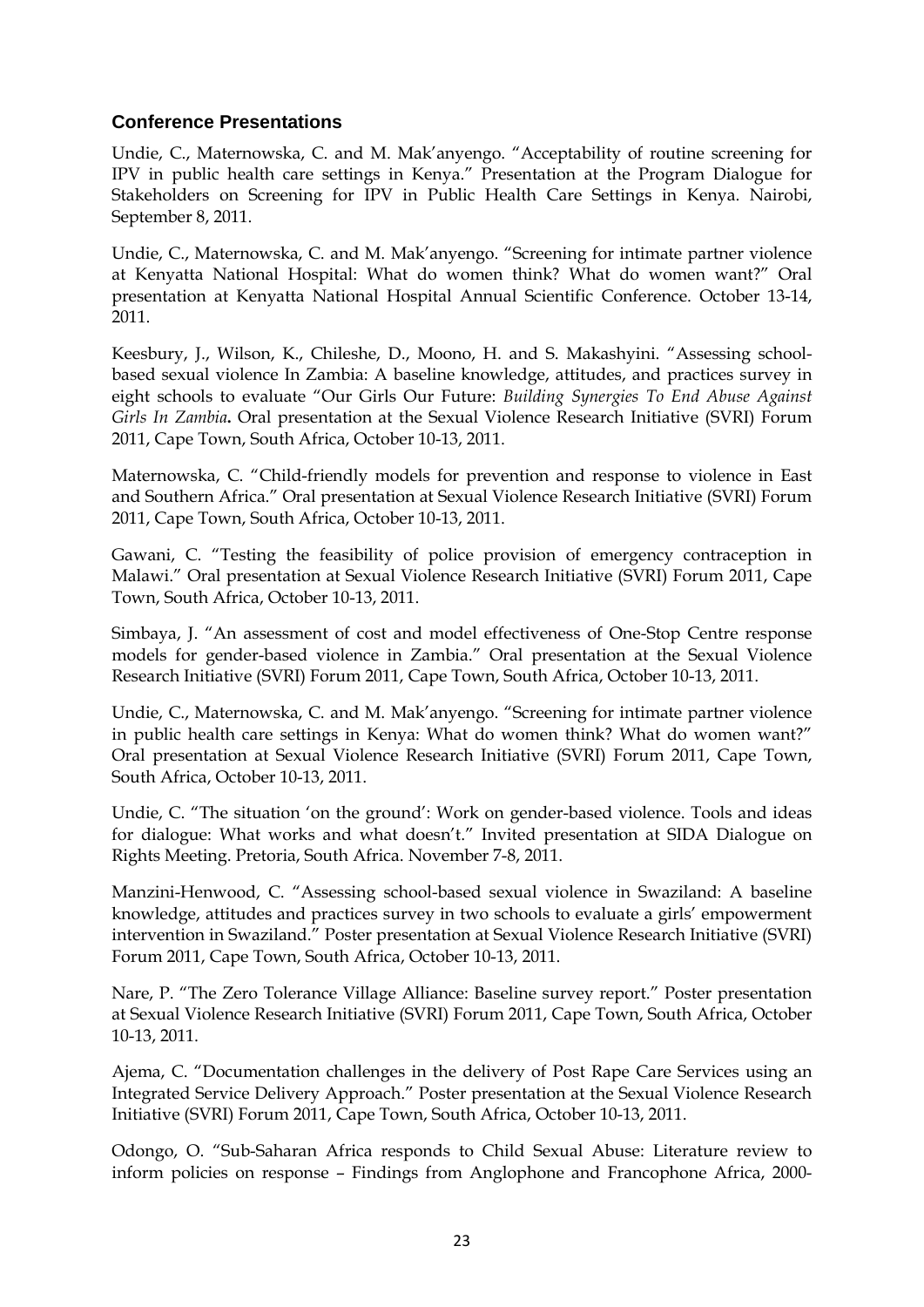2010." Poster presentation at Sexual Violence Research Initiative (SVRI) Forum 2011, Cape Town, South Africa, October 10-13, 2011.

Simmonds, F. "Getting 'tough' on sex offenders: Implementing minimum sentences in lowresource settings." Poster presentation at Sexual Violence Research Initiative (SVRI) Forum 2011, Cape Town, South Africa, October 10-13, 2011.

Keesbury, J. "The 'three delays' in responding to gender-based violence." Poster presentation at Sexual Violence Research Initiative (SVRI) Forum 2011, Cape Town, South Africa, October 10-13, 2011.

Zama, M. "Assessing the feasibility of Post-Exposure Prophylaxis (PEP for HIV prevention) for rape survivors at police facilities in Zambia." Poster presentation at Sexual Violence Research Initiative (SVRI) Forum 2011, Cape Town, South Africa, October 10-13, 2011.

## **2010**

## **Technical Reports and Published Papers**

Keesbury, Jill and Ian Askew. 2010. Comprehensive Responses to Gender Based Violence in Low-Resource Settings: Lessons Learned from Implementation. Lusaka: Population Council.

Elson, Lynne and Jill Keesbury. 2010. PEPFAR Special Initiative on Sexual and Gender-Based Violence: Baseline Report. Lusaka: Population Council.

Keesbury, Jill and Jill Thompson. 2010. A step-by-step guide to strengthening sexual violence services in public health facilities: Lessons and tools from sexual violence services in Africa. Lusaka: Population Council.

## **Conference Presentations**

Amin, Sajeda. May 2010. "Measurement issues in programs for GBV prevention and services: Assessing output and outcomes." Invited presentation, Consultation for Scaling up Response to Gender-Based Violence in PEPFAR, Washington, DC.

Keesbury, Jill et al. June 2010. "The Copperbelt Model of Integrated Care." Oral presentation at Global Health Conference, Washington, DC.

Keesbury, Jill and Lynne Elson. July 2010. "Health Care Providers in Uganda and Rwanda are Knowledgeable about Sexual Violence and HIV, but Few are Equipped to Provide Comprehensive Services." Poster presentation at XVII International AIDS Conference in Vienna, Austria.

Keesbury, Jill and Jill Thompson. December 2011. "A step-by-step guide to strengthening sexual violence services in public health facilities: Lessons and tools from sexual violence services in Africa." Presentations delivered at National Disseminations on the PEPFAR Special Initiative on GBV in Kampala, Uganda and Kigali, Rwanda.

Keesbury, Jill and Mary Zama. January 2011. "Global dissemination of PEPFAR Special Initiative on GBV." Washington, DC.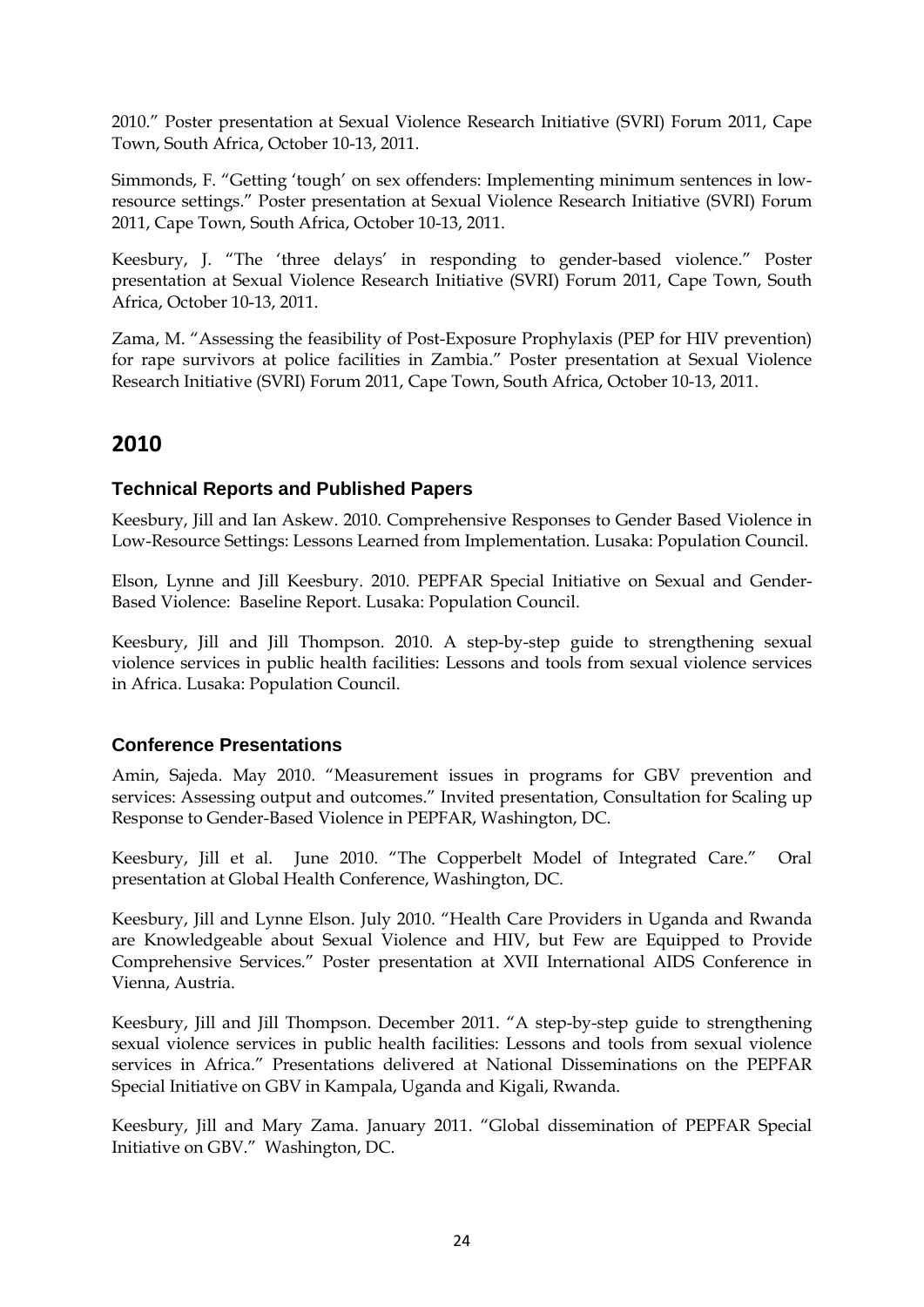<span id="page-27-0"></span>**Appendix 2: Evidence of National and Local Impact Under the** *Expanding the Evidence Base on Comprehensive Care for Survivors of Sexual Violence in Sub-Saharan Africa* **Program**

## **KENYA**

## **Kenyatta National Hospital (KNH) and the Population Council**

Project synopsis: This project involves testing the feasibility of routine screening, referral, and response for intimate partner violence (IPV) in the oldest, largest national public referral hospital in the East African Region (Kenyatta National Hospital).

#### *Policy/program impact at the service delivery level*

- o Through this project, education and awareness-raising around SGBV occurred broadly throughout KNH (the largest public referral hospital in the East African region) via multiple provider training sessions in various departments (total # of providers trained  $= 121$ ).
- o As a result of this study, the Gender-Based Violence Recovery Centre at KNH now screens routinely for IPV, using this study's screening questions.
- o The Gender Technical Working Group of the Division of Reproductive Health (Ministry of Health) has recommended that IPV screening be piloted in other hospitals.
- o The project has received numerous requests for the IPV screening tool developed under this study, from government bodies and NGOs in the East African region and beyond that would like to pilot a similar effort.

#### *Policy/program impact at the national level*

- o Findings from the acceptability phase of this study have prompted Kenya's Division of Reproductive Health (within the Ministry of Health) to contact the Population Council to discuss incorporating routine screening for intimate partner violence in the national Standard Operating Procedures for SGBV management, and in the national guidelines for the medical management of survivors of sexual violence.
- o The Population Council has played a key role in helping to form a collective of East Africa-based scholars working on intimate partner violence screening to strategically target high-impact regional and international conferences with panel presentations based on evidence emerging from this under-explored area. Scholars within this collective gave a panel presentation on IPV screening at the WHO, Gates Foundation, and Center for AIDS Research-sponsored *Integration for Impact* international conference in Nairobi in September 2012 [\(http://integration2012.org/\)](http://integration2012.org/).

#### *Policy/program impact at the international level*

- o The World Health Organization (WHO) is currently setting guidelines around routine screening for IPV in developing countries. Evidence from this project is helping to shape the final guidelines.
- o The WHO is developing a handbook for IPV screening in developing countries. The draft handbook currently cites the KNH-Population Council IPV screening study.
- o Following a presentation of results from this study, Health Ministers from the East, Central and Southern Africa (ECSA) Health Community passed a landmark resolution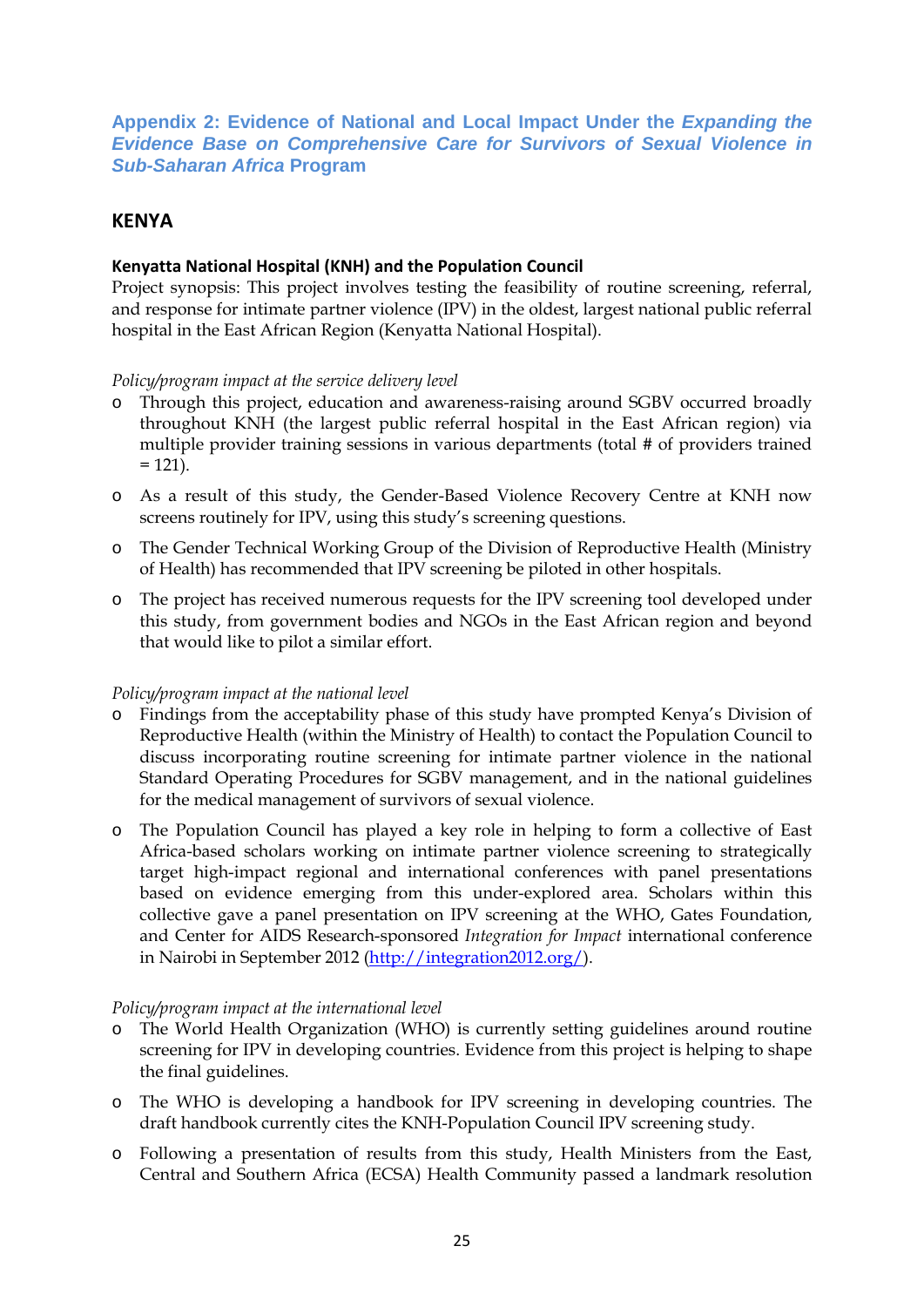prescribing that routine screening for GBV and child sexual abuse be integrated into sexual and reproductive health and HIV and AIDS services throughout the region.

- o From 2013-2015, the UNHCR Africa Regional Support Hub will collaborate with KNH and Population Council to adapt the IPV screening model for refugee settings in Uganda.
- o 2 study reports published (one on acceptability, the other on feasibility)
- o 1 commentary published in RH Reality Check.
- o 10 papers presented at international conferences

#### *Additional funding raised*

- o Funding in the amount of USD 250,000 was leveraged from USAID/Kenya to carry out the acceptability phase of this project (2010-2012)
- o Funding in the amount of USD 400,000 was obtained from the MacArthur Foundation to replicate IPV screening in refugee settings in Uganda (2013)

#### **Liverpool VCT, Care and Treatment (LVCT)**

Project synopsis: This project involves testing the feasibility of a strategy for improving the collection, documentation and utilization of medico-legal evidence across police stations and health facilities.

#### *Policy/program impact at the service delivery level*

- o Through this project, LVCT has developed a model for collaborative health care provider capacity-building involving the Department of Police, the Department of Public Prosecution, and the Government Chemist. This multi-sectoral training approach has since been adopted by Kenya's Sexual Offences Act Task Force.
- o Nationally, LVCT is the lead trainer in medical management using this multi-sectoral training approach for community opinion leaders, the police, and health care providers.
- o The locally-assembled rape kit developed under this project is the only rape kit available in public health facilities in the country.
- o Information, Education, and Communication (IEC) materials developed by LVCT under this project are currently in use within government health facilities – for example:
	- A checklist for the documentation of evidence collection
	- A brochure and poster entitled "*Sexual violence: If it happens"*
	- A poster on guidelines for documentation of medico-legal examinations

#### *Policy/program impact at the national level*

- o The national police medical record form and post-rape care (PRC) form (the former is used for entering sexual assault cases into evidence, and the latter is used for recording sexual assault cases within government health facilities) have been revised using evidence from this study. The new PRC form was gazetted in 2012.
- o Selected courts in the country now use this revised PRC form as an official evidence document to facilitate sexual violence prosecutions.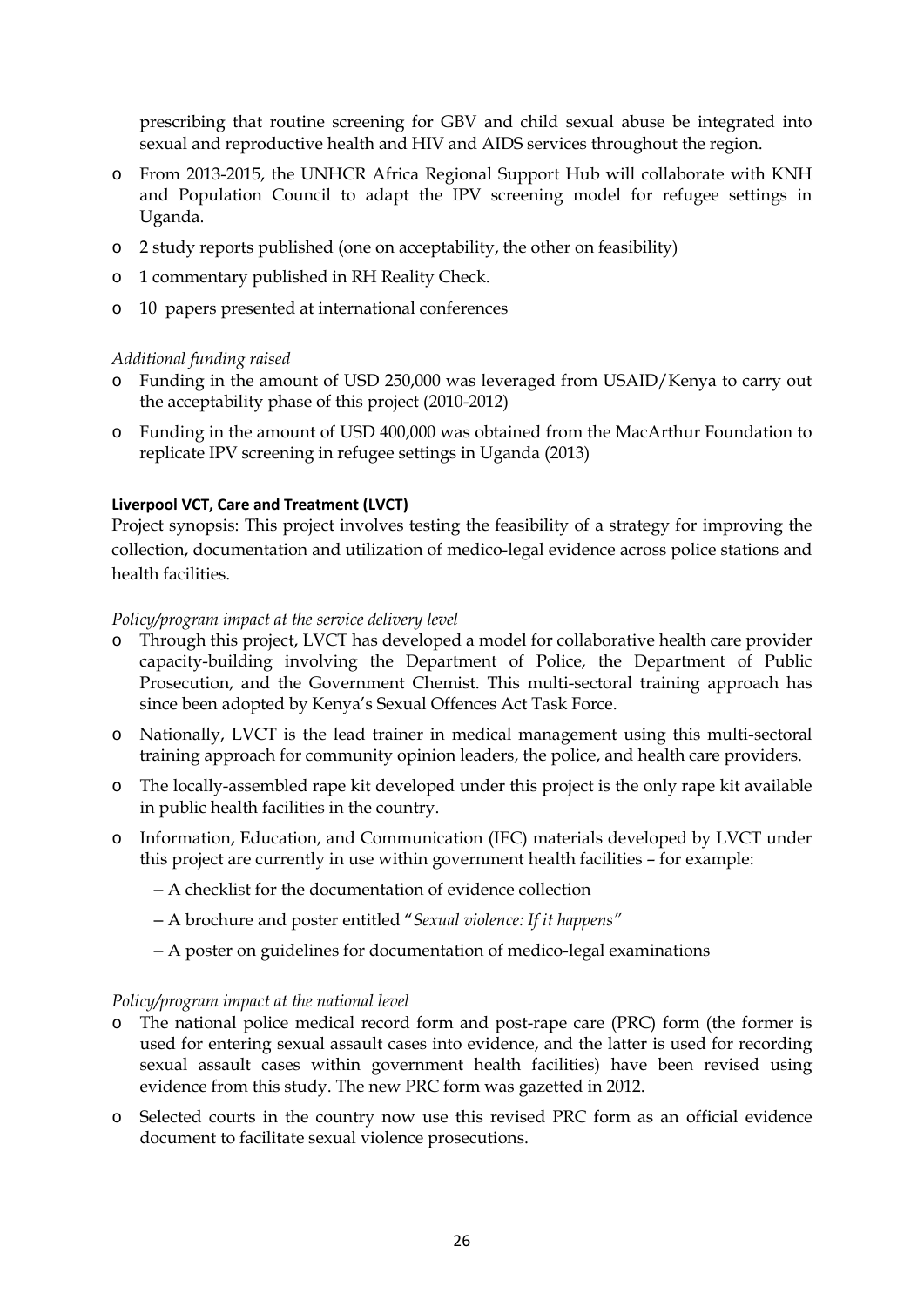- o The Division of Reproductive Health (DRH) within the Ministry of Health has adopted key findings from the two phases of this study:
	- The use of the rape kits on a national scale is currently being pursued, with the DRH sourcing for these kits within the Government of Kenya's commodity supply system.
	- The national guidelines for the management of sexual violence, and the national training curricula on the clinical management of sexual violence survivors are currently being reviewed with a view to including new evidence from this study.
- o Kenya's Sexual Offences Act Task Force is currently developing Standard Operating Procedures. LVCT is participating in this important process, and is in charge of writing a section on evidence collection and management, based on lessons learned from this study.
- o Findings from this study informed a review, by LVCT, of medical regulations for implementing Kenya's Sexual Offences Act. The finalized review has since been handed over to Kenya's Attorney General.

#### *Policy/program impact at the international level*

- o 1 paper based on this work published in the Journal of Forensic Medicine
- o 2 study reports published
- o 4 papers presented at international conferences

#### *Additional funding raised*

- o A three-year 3 year United Nations Trust Fund grant focused on referral mechanisms for evidence across sectors
- o A grant from the Elton John AIDS Foundation aimed at establishing a quality assurance framework for post-rape care services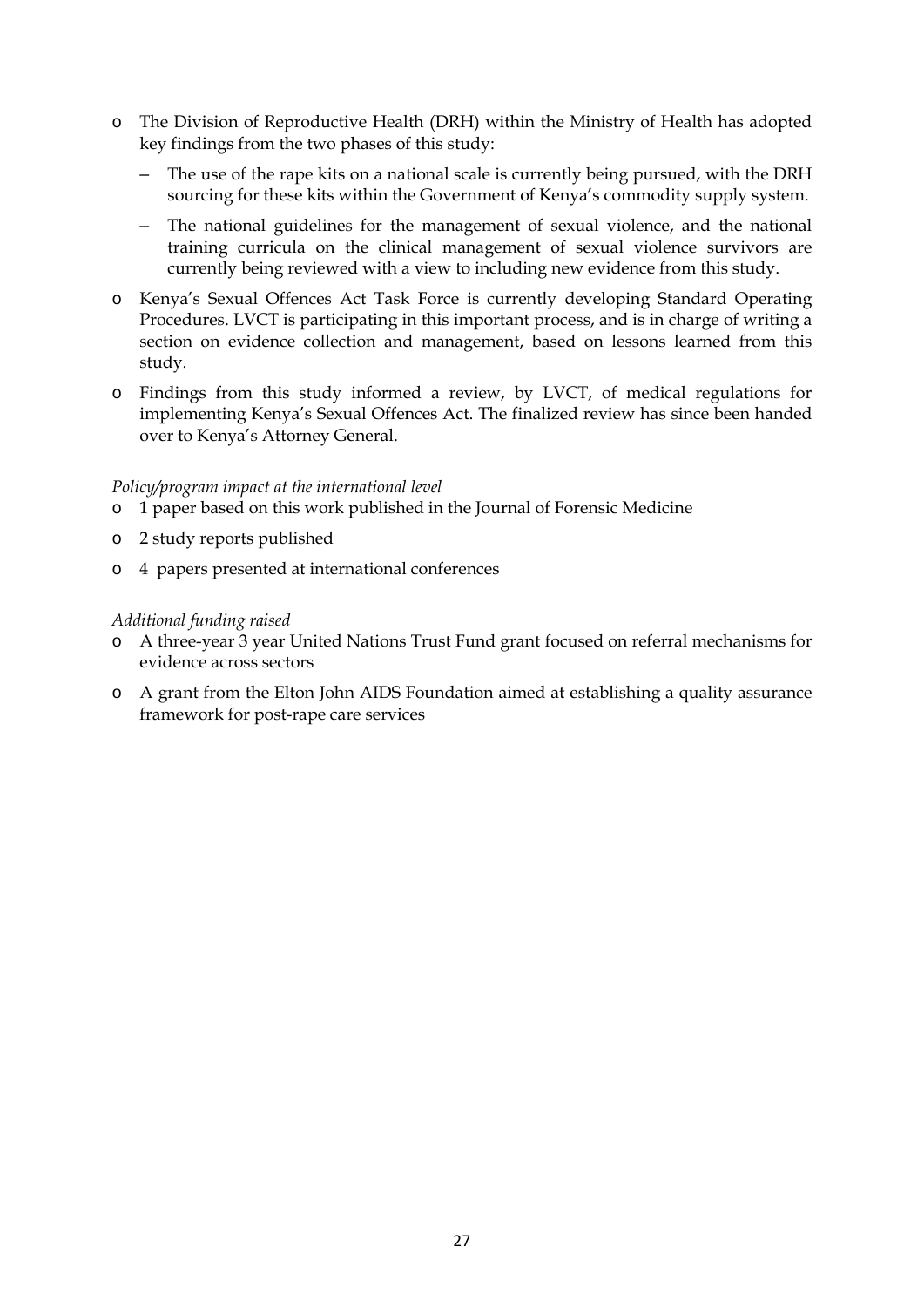## **MALAWI**

#### **Malawi Human Rights Resource Center, Malawi Police Service, Ministry of Health**

Project synopsis: This project involves determining the feasibility of replicating the Zambian model (developed under this Network) of police provision of emergency contraception to sexual assault survivors in other national contexts – specifically, in Malawi.

#### *Policy/program impact at the service delivery level*

o Through this project, log books dedicated to recording information on sexual assault survivors specifically have been introduced within several Victim Support Units in Malawi.

#### *Policy/program impact at the national level*

- o The Ministry of Health headquarters has given approval for the police to administer EC in Malawi and has asked MHRRC to roll out this program.
- o MHRRC has impacted other partners that form part of this project's regular stakeholder meetings. One such partner is UNICEF Malawi (which is setting up one-stop centers (OSC) for SGBV in Malawi), which has incorporated police provision of EC into their OSC model.
- o As findings from this project indicated that transporting survivors from the police station to the hospital proved to be a major barrier, UNICEF has now bought a vehicle for transporting anticipated sexual violence survivors that report to the police station first (to facilitate their forthcoming OSC model).

#### *Policy/program impact at the international level*

- o As part of the South-South technical assistance component of this project, MHRRC received training from South Africa's Medical Research Council (MRC) on the modalities of training health providers and police for this project. The training materials used by MRC have since been adapted for developing the OSC guidelines in Malawi.
- o 2 papers presented at an international conference

#### *Additional funding raised*

o MHRRC has secured funds (approximately 1 billion Malawian Kwacha) from the Royal Norwegian Embassy to support mobile Victim Support Units (for reaching communities that do not have easy access to health facilities), and police provision of EC forms an integral part of this new project.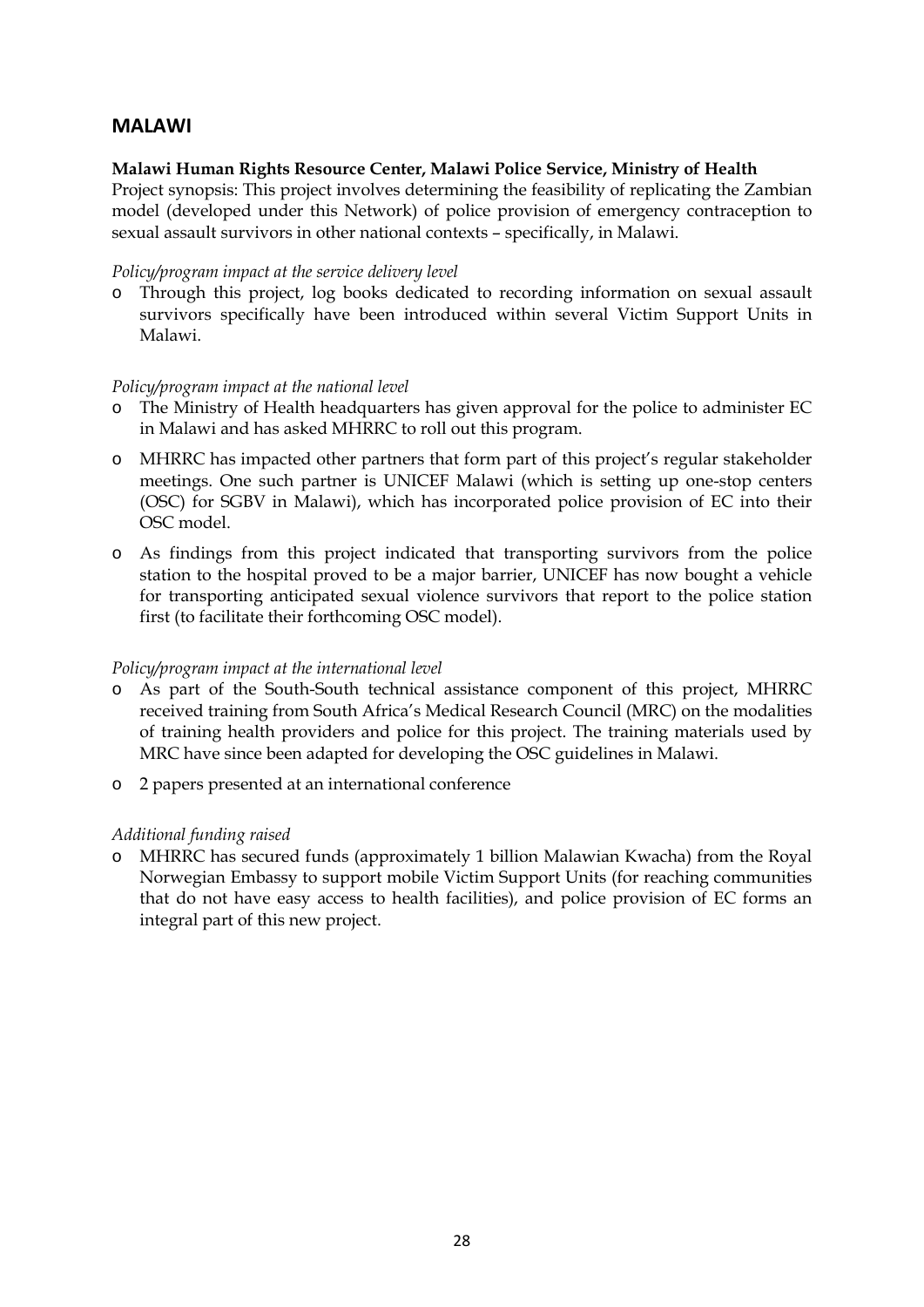## **SOUTH AFRICA**

#### **The Thohoyandou Victim Empowerment Programme (TVEP)**

Project synopsis: This project involves testing the feasibility and effect of a 'Zero Tolerance Village Alliance' (ZTVA) concept, geared toward mobilizing communities to take a stand against violence through educational workshops, dialogues, and campaigns at the community level, and culminating in a traditional pledge-taking ceremony (against GBV) by traditional ruler and other men in the community.

#### *Policy/program impact at the service delivery level*

- o Over the life of this project, TVEP has become instrumental in providing guidance to the Departments within the South African government that are positioned to deliver services to TVEP's client base. The Department of Social Development in particular regards TVEP as an integral part of their policy and programming agenda.
- o Since the completion of the TVEP intervention, many village elders in South Africa have requested that they and their villages be included in the Zero Tolerance Village Alliance.
- o TVEP has rolled out the ZTVA approach in one village, and has trained 5 other community-based organizations (CBOs) to the ZTVA methodology with funding from other sources. TVEP has also received funding directly from the government (in 2013) to train 5 more CBOs to implement the ZTVA model.

#### *Policy/program impact at the national level*

o The South African Government (i.e., Department of Social Development) has announced a long-term plan to fund the scale up and roll-out of TVEP's program. Their attention was drawn to TVEP after the publication TVEP's Network-funded e-book (entitled *No Excuse for Abuse: A History of the Thohoyandou Victim Empowerment Program*) – the only full documentation of the organization's work to date.

#### *Policy/program impact at the international level*

- o 1 publication that documents TVEP's history and evolution in program strategy, implementation lessons, and areas for future development. This is the only full documentation of TVEP's work to date and is expected to serve as an important knowledge management, planning, and fundraising tool for the organization.
- o 1 study report published in 2012
- o 6 papers presented at international conferences

#### *Additional funding raised*

- o Recent project results prompted the Joint Gender Fund to provide funding to TVEP to run their intervention in two additional villages.
- o TVEP received new funding from the government in 2013 to replicate TVEP's model further, as indicated above.
- o With funds obtained by the Population Council in 2013, TVEP will provide technical assistance to UNHCR implementing partners in Uganda to adapt the ZTVA model in refugee settings in Uganda.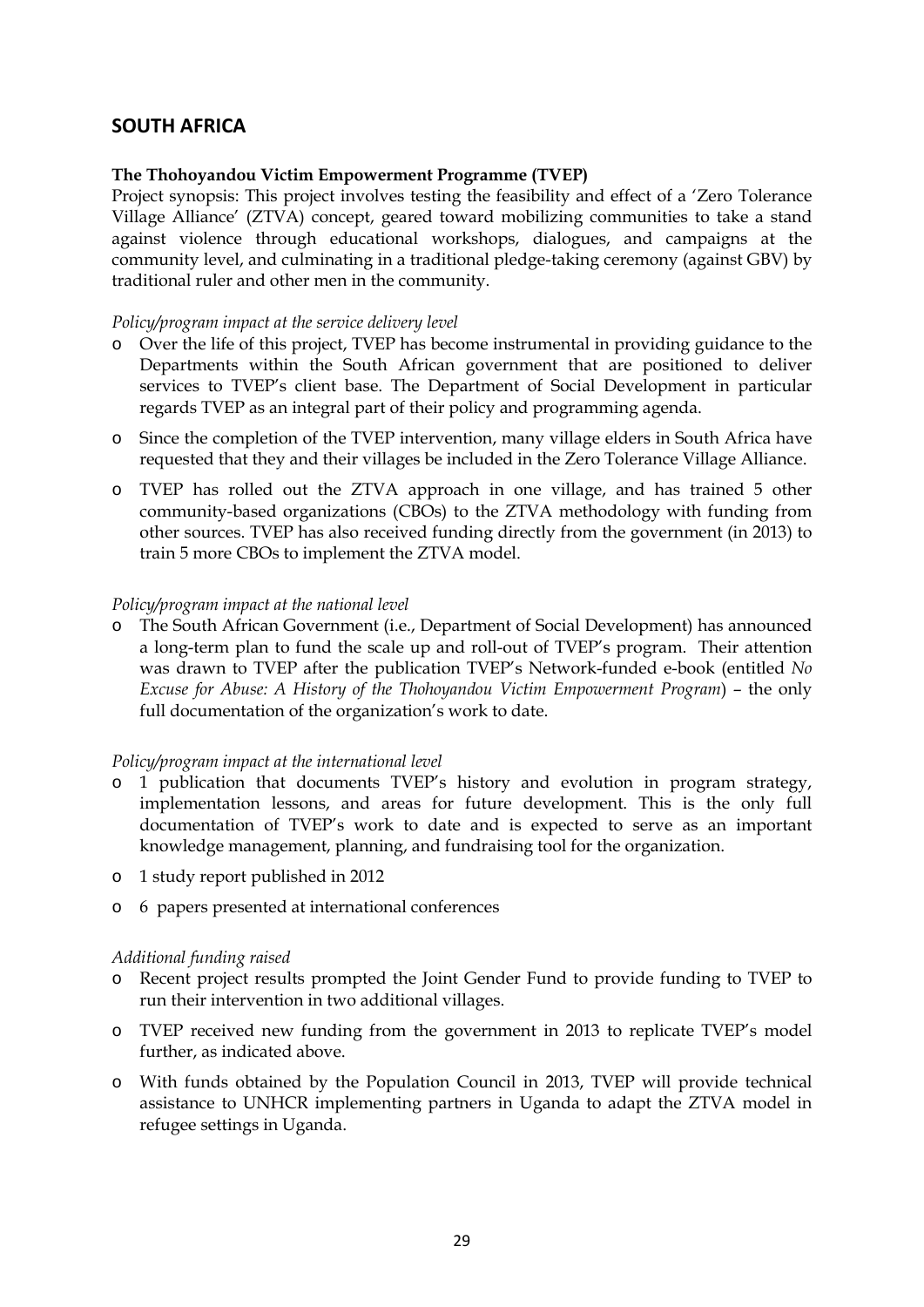## **SWAZILAND**

#### **Swaziland Action Group Against Abuse (SWAGAA)**

Project synopsis: This project involves two key activities, 1) leading the development of the first-ever national guidelines for a multi-sectoral response to SGBV in Swaziland, and 2) testing the feasibility and effect of a comprehensive SGBV prevention project for in-school girls in Swaziland.

#### *Policy/program impact at the service delivery level*

- o A training manual has been developed to guide other schools on the implementation of the GEC-Plus model.
- o At a final dissemination meeting, teachers noted the need to continue running the SGBV prevention project (which involves SGBV-focused girls' clubs) in order to reach more children, while community leaders appealed for an expansion of the initiative to reach out-of-school girls in order to empower them to prevent sexual violence, which is highly prevalent in their communities.
- o The project's intervention received a pledge of commitment and support from representatives from the Regional Offices of the Ministry of Education.

#### *Policy/program impact at the national level*

o The final draft of the *National Multi-sectoral Guidelines for the Management of Sexual Violence Cases* is completed and awaits final review and approval by the Deputy Prime Minister's Office.

#### *Policy/program impact at the international level*

- o 1 study report published in 2013
- o 4 papers presented at an international conference